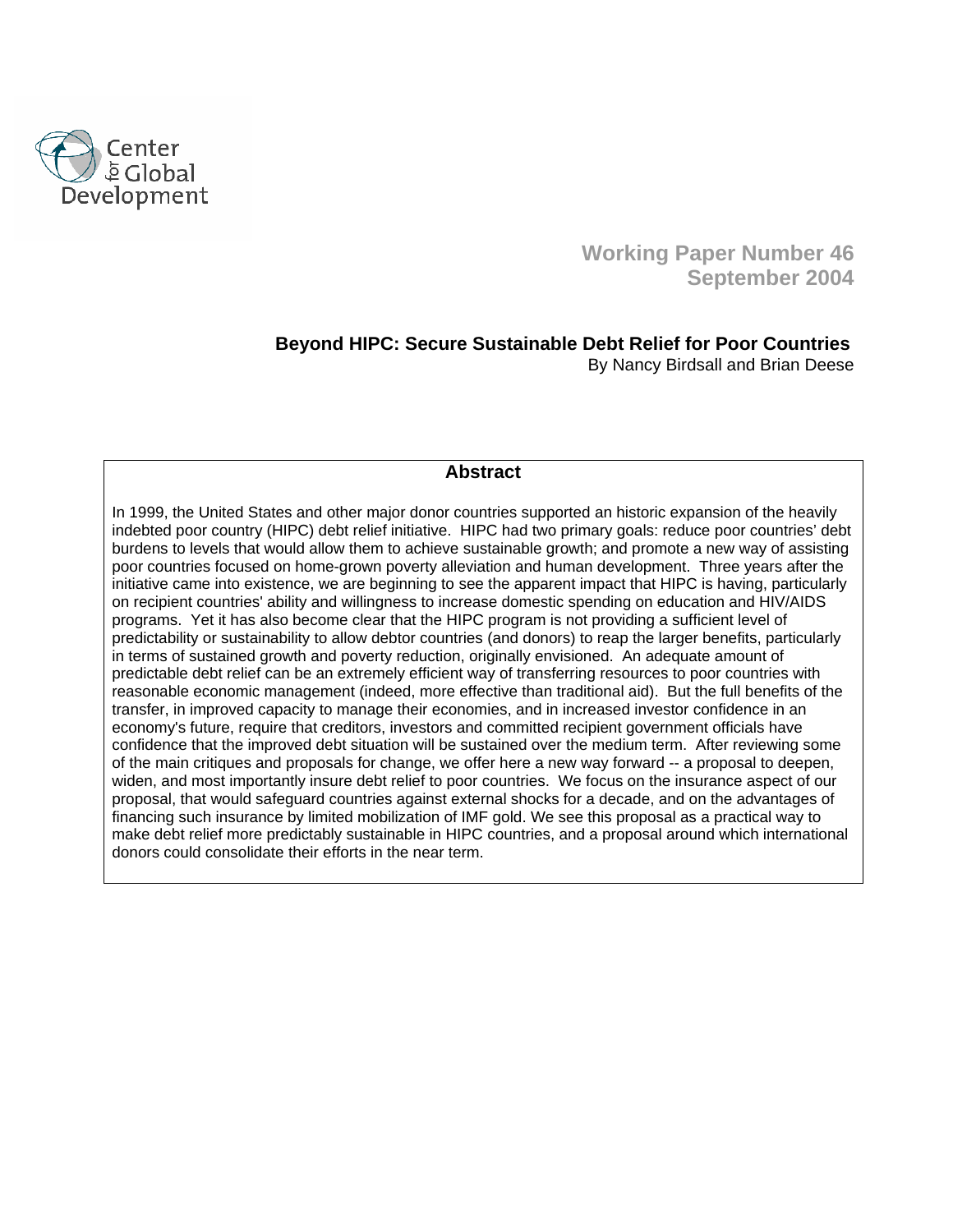# **Beyond HIPC: Secure Sustainable Debt Relief for Poor Countries[\\*](#page-1-0)**

By Nancy Birdsall and Brian Deese<sup>1</sup>

August 15, 2002

#### **Introduction**

 $\overline{a}$ 

Jubilee 2000 – a worldwide citizens' movement supported by the pop star Bono, Pope John Paul II, and millions of ordinary churchgoing people the United States and Europe – was the most successful developed-country movement aimed at combating world poverty for many years, perhaps in all recorded history. It succeeded not just in changing official policy, but in arousing an unusual measure of concern among the world's rich about the state of the world's poor. Jubilee campaigners argued convincingly that the debts owed by poor countries to rich institutions like the IMF and World Bank and to the governments of industrial countries were an unjust burden on their citizens, who were paying obligations mostly assumed by corrupt past leaders. And this debt was sabotaging the ability of even the most reformist, well-intentioned governments to provide minimal social services to their citizens. Jubilee's success was embodied the Enhanced Heavily Indebted Poor Country (HIPC) initiative, agreed to by all the major donors in 1999. $2$ 

While the political momentum behind the initiative was new, the 1999 agreement represented only one more step – a big one, admittedly – in more than a decade of international negotiations aimed at reducing the debt burden of the poorest countries of the world (Box 1 catalogues this history).

For the donors, HIPC was not just good politics. Donor countries had another reason to swallow hard, organize, and cancel some of the debt owed to them by the world's poorest countries. Two decades of official lending at cheap rates had failed to catalyze the increased growth and new economic activities needed to finance the resulting debt. Donors had therefore gotten locked into "defensive lending." Unwilling to let poor countries explicitly default, especially to the multilateral creditors, they were stuck with endless rounds of rescheduling debt and negotiating new grants and loans to help poor countries pay back old loans, sometimes independent of recipient countries' ability to use any external resources well.<sup>[3](#page-1-3)</sup>

<span id="page-1-0"></span><sup>&</sup>lt;sup>\*</sup> This paper builds upon and expands the ideas presented in *Delivering on Debt Relief: From IMF Gold to a New Aid* Architecture, by Nancy Birdsall and John Williamson, with Brian Deese (Institute for International Economics/Center for Global Development, 2002).

<span id="page-1-1"></span><sup>&</sup>lt;sup>1</sup> Nancy Birdsall ([nbirdsall@cgdev.org\)](mailto:nbirdsall@cgdev.org) is President, and Brian Deese ([bdeese@cgdev.org\)](mailto:bdeese@cgdev.org) is a researcher at the Center for Global Development.

<span id="page-1-2"></span><sup>&</sup>lt;sup>2</sup> As background to the concerns raised by Jubilee 2000 and the debt relief issue more generally, we present an

<span id="page-1-3"></span>appendix of ten commonly asked questions and their answers.<br><sup>3</sup> Birdsall, Claessens and Diwan (2000) show that in a subgroup African countries with unusually high multilateral debt as a share of total debt, the donors collectively (with the important exception of IDA) appear to have channeled resources independently of country capability.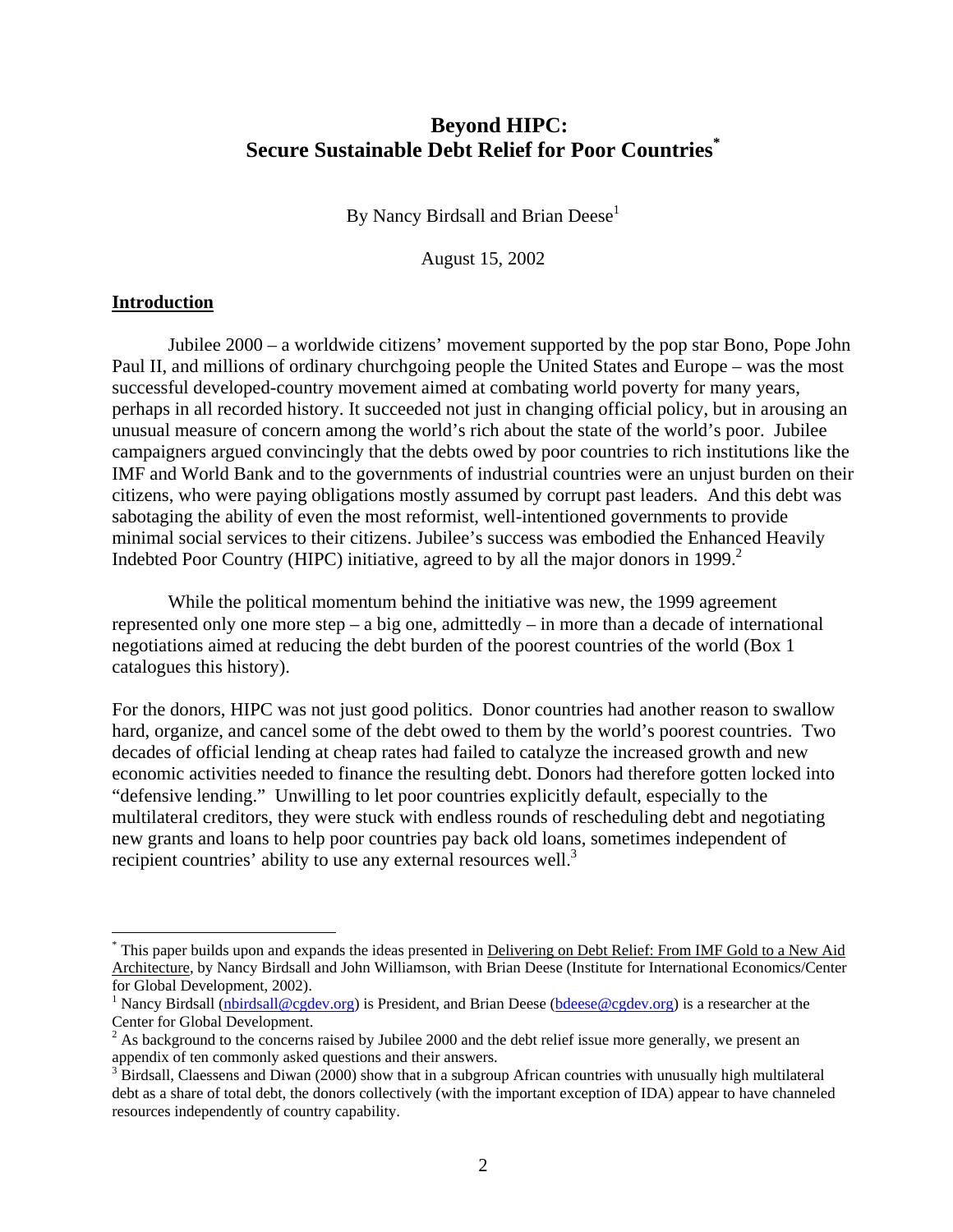Debt relief seemed to hold out the promise of getting both the donors and the debtors back on track. Since 1999, the more than \$1.3 billion released annually in the 26 countries already approved for debt relief has had some apparent impact.<sup>4</sup> But it has also become clear that the current program is not providing a sufficient level of predictability or sustainability to allow debtor countries (and donors) to reap the full benefits originally envisioned. Many countries will continue to have unsustainable levels of debt after HIPC, owed particularly to multilateral donors like the World Bank and IMF.

We begin this paper by presenting an analytical argument why debt relief can be a more efficient resource transfer than just more new aid. We then turn to the current HIPC framework, and review some of the main critiques and proposals for change. Building on the critiques and proposals, we conclude by offering a new way forward -- a three-pronged proposal to deepen, widen, and insure debt relief to poor countries. We focus on the third of these proposals, as the most critical and practically feasible debt relief reform around which international donors could consolidate their efforts in the near term.

#### **Debt relief is effective aid**

1

Debt relief can be more efficient than traditional aid, particularly in countries with a record of responsible government and reasonable respect for the rule of law. Why?

### **Debt relief helps correct traditional bad habits of the international donors.**

*Debt relief cannot be tied to wasteful donor practices* – Aid is said to be "tied" when recipient countries are required to purchase goods or services from donor country contractors and suppliers. The practice is highly inefficient, reducing the value of aid by an estimated 1[5](#page-2-1) to 30 percent.<sup>5</sup> Donors pledged, in the spring of 2000, to end the practice, but exempted food aid and technical assistance from that decision. Technical assistance (mostly consultant advice and training) makes up as much as 25 percent of total development assistance. In a country like Mozambique, U.S. or German consultants funded by the U.S. or Germany can cost 10 to 20 times as much as their competitors from Brazil or South Africa. Assuming that poor countries could get only twice (not 10 times) as much value for each dollar spent in a competitive world market for technical assistance, and adding to that the cost of continuing to tie food aid, we estimate that donors will continue to waste some \$7 billion per year in aid resources, even after the OECD countries have implemented their pledge.

In contrast to new aid disbursements, which may be inefficiently "tied," debt relief comes in the form of direct budget support to developing country governments.

<span id="page-2-0"></span><sup>&</sup>lt;sup>4</sup> The World Bank has been able to track an increase in social expenditures in these countries of nearly the same amount (some countries used external debt relief to write down domestic debts). About 40 percent of the debt savings are being directed to education and 25 percent to health care. Nearly every HIPC is using a portion of debt relief to create or expand HIV/AIDS prevention and education programs. Tanzania ended fees for grade school, and Benin ended fees in rural areas - giving millions of children the chance to go to school. Honduras will offer three more years of free schooling, so that public school students can go up to the ninth grade. Uganda has put every child in grade school, and will hire more teachers and pay for more classrooms and textbooks. Mali, Mozambique and Senegal will increase spending on HIV/AIDS prevention, to slow the spread of the pandemic.

<span id="page-2-1"></span><sup>&</sup>lt;sup>5</sup> Estimate is from Chinnock, Jeffery. (1998) "In Whose Benefit? The Case for Untying Aid." ActionAid.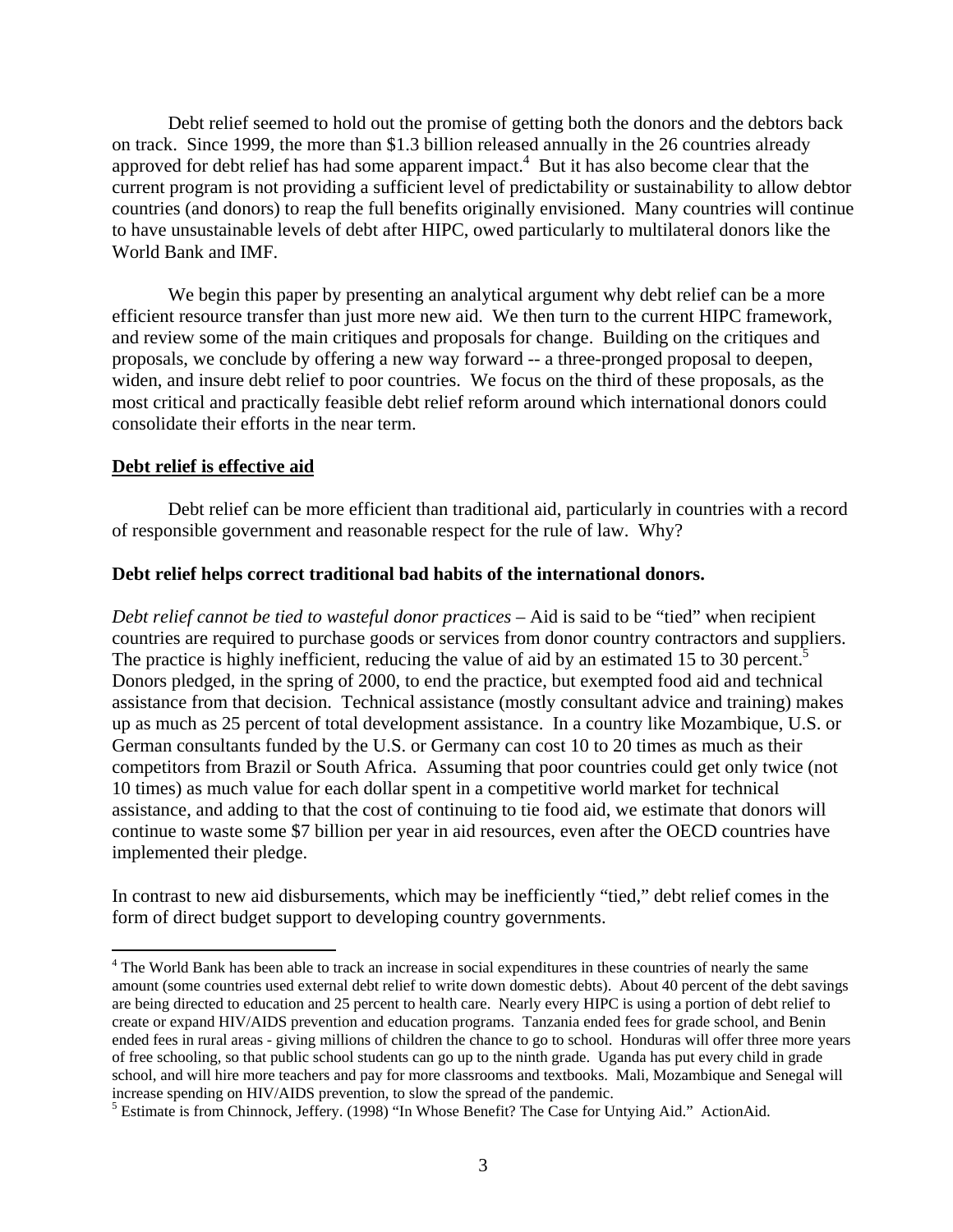*Debt relief liberates donors from inefficient 'defensive lending'-*Research shows that aid works better in countries where governments are responsible and pursuing sensible economic policies. But in the 1990s, donor behavior was characterized by defensive lending – transferring more resources to those countries with the highest debt, regardless of how well they were performing. This behavior was, in a peculiar sense, well-intentioned. Donors wanted to avoid the negative multiplier effects on poor countries of falling into arrears with multilateral creditors. But it nonetheless created a debt trap for donors as well as recipients, and made aid less effective.

With sufficient debt reduction for the poorest countries, donors would be freed to make sound policies and institutions the sole basis for future decisions on where to spend.

## **Debt relief allows for poor country ownership of development strategies.**

*Debt relief reduces the huge transaction costs of conventional foreign aid programs.* Acquiring and managing aid has high transaction costs for recipient countries. Talented government officials in aid-dependent countries must meet daily with local and visiting missions of the World Bank, the IMF, the European Union, UNDP, USAID, and other bilateral aid agencies, as well as with representatives of nongovernmental organizations. All of these aid institutions have different, even competing approaches to health, environment, or financial sector reform, and each has different procurement, disbursement, and monitoring rules and customs. In contrast, debt relief has the peculiar advantage of being like cash—it comes without significant transaction costs. This allows recipient countries to streamline the management of aid resources and, with greater control and ownership over their use, it makes them fully accountable for results.

*Debt relief provides flexible budget support and makes governments accountable to citizens.*  Tanzania received about \$700 million in new donor funding in 1999, and owed \$230 million that year in debt payments, resulting in a net inflow of aid. But most of the new aid money was linked to specific projects or priorities favored by donors, so the Tanzanian government had to set aside \$230 million of its limited tax revenues for debt repayment. (Typical HIPC countries spent (before debt relief) about 25 percent of tax revenue to repay existing debts.) Donors prefer supporting projects to providing cash for budget support because project outputs can be monitored and measured, and projects often provide contracts for donor country consultants and suppliers. So even when countries have positive net transfers of aid (new aid minus payments on old debt), their ability to direct resources where it might be most effective is limited.

Debt reduction allows governments to spend precious tax revenue on their own budget priorities, instead of on debt repayments. This makes governments more accountable to their citizens. A shift of some aid resources from new projects to debt relief would give a boost to countries struggling to strengthen honest and democratic governance.

### **Debt Relief Can Foster Private Investment**

A large amount of debt, and perpetual dependence on the beneficence of donors, creates uncertainty about a government's finances and its ability to deliver macroeconomic stability. Investors worry about heavy future tax burdens imposed to sustain or write down public debt.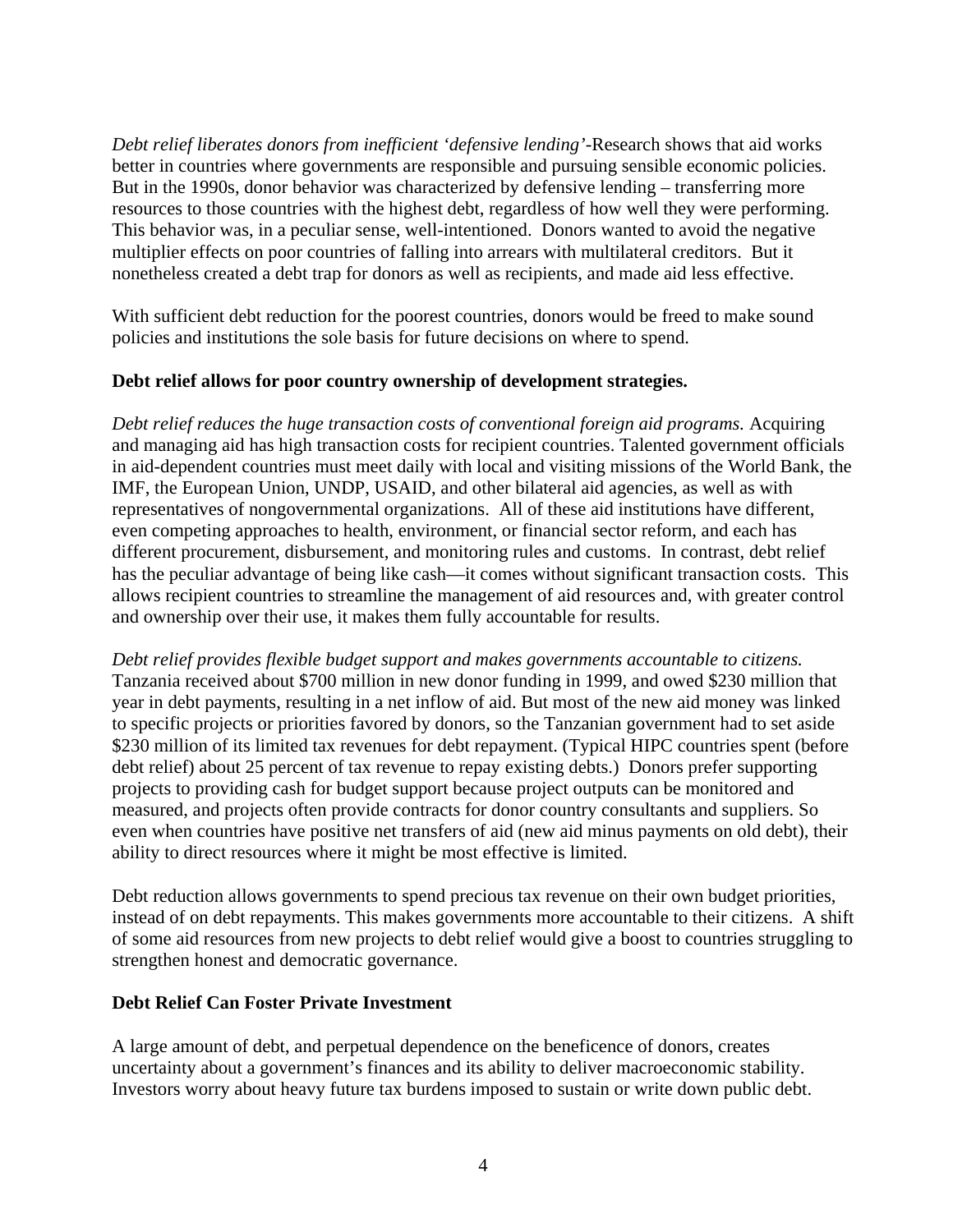Entrepreneurial energy is directed into less risky projects promising quicker returns – such as retailing, small construction, and marketing – rather than into major new businesses. Debt reduction that is irreversible and provides a reasonable guarantee of debt sustainability can restore investor confidence.

#### **Critique of the HIPC initiative**

 $\overline{a}$ 

The compelling case for debt relief *per se* has not isolated the enhanced HIPC initiative from criticism.<sup>[6](#page-4-0)</sup> Its design and implementation have been closely scrutinized, due in large part to the success of the Jubilee movement in broadcasting the promise of debt relief as an alternative mechanism to change the development assistance business for the better.

The many critiques can be put into two broad categories, representing two different perspectives on the underlying causes of the failure of development assistance programs in the poorest countries:

• The *"foreign aid down the rathole"* camp.<sup>[7](#page-4-1)</sup> These critics argue that debt relief and other forms of aid have been too great and too easy to get. Recipient governments are often wasteful and corrupt. Even in the best cases of reasonably adequate governance, aid and debt relief simply relieve countries' immediate budget constraint, allowing them to persist with bad economic policies. The official donors and creditors share some blame for providing too many loans, driven by a combination of political, commercial, and bureaucratic motives.

For these critics, enhanced HIPC retains some traditional conditionality. The IMF must still give the nod that macro policies are adequate for a country to reach the first step in the process, the decision point. And the new Poverty Reduction Strategy Papers (PRSP), announced in 1999 were meant to address deeper concerns about poor governance and over-eager donors. The PRSP envisaged a process whereby governments (aided by World Bank staff) would convene extensive consultations with civil society and non-governmental actors, and prepare holistic, country-owned strategies that would form the basis for both HIPC and future donor assistance.

But the requirements for the PRSP process have themselves provoked a fair amount of cynicism. For critics of aid they seem no different from business as susal – in which much that is written and agreed is never implemented. $8$  Another complaint – this time from friends of greater aid not just foes – is that in some countries parliaments have been largely by-passed in the process of popular consultation.<sup>[9](#page-4-3)</sup> Concern has also been raised that the emphasis on poverty reduction via

<span id="page-4-0"></span><sup>&</sup>lt;sup>6</sup> Among the many critiques are Birdsall and Deese 2002, Eurodad 2001a, Roodman 2001, Oxfam 2001, Drop the Debt 2001, and Jubilee Plus 2001.

<span id="page-4-1"></span> $7$  This argument is represented by Easterly (2000), Thomas (2001) and in some measure by Burnside and Dollar  $(2000).$ 

<span id="page-4-2"></span><sup>&</sup>lt;sup>8</sup> Many recalled that (for example) Letters of Intent to the IMF and Letters of Development Policy to the World Bank are also supposed to be documents produced by the borrowing government, but that in practice they have long been written by IMF and World Bank staffers and presented to the would-be borrowing government to sign.

<span id="page-4-3"></span><sup>&</sup>lt;sup>9</sup> Unfortunately, there is an inherent tension between the focus on participation and the connection between the PRSP and release of HIPC debt relief proceeds, the second representing a form of donor-mandated conditionality that hinders the first. While few argue that increased spending on education and health is a bad idea, many southern NGO and civil society advocates caution not to confuse the pre-set goals of the PRSP process with country ownership. In May 2001,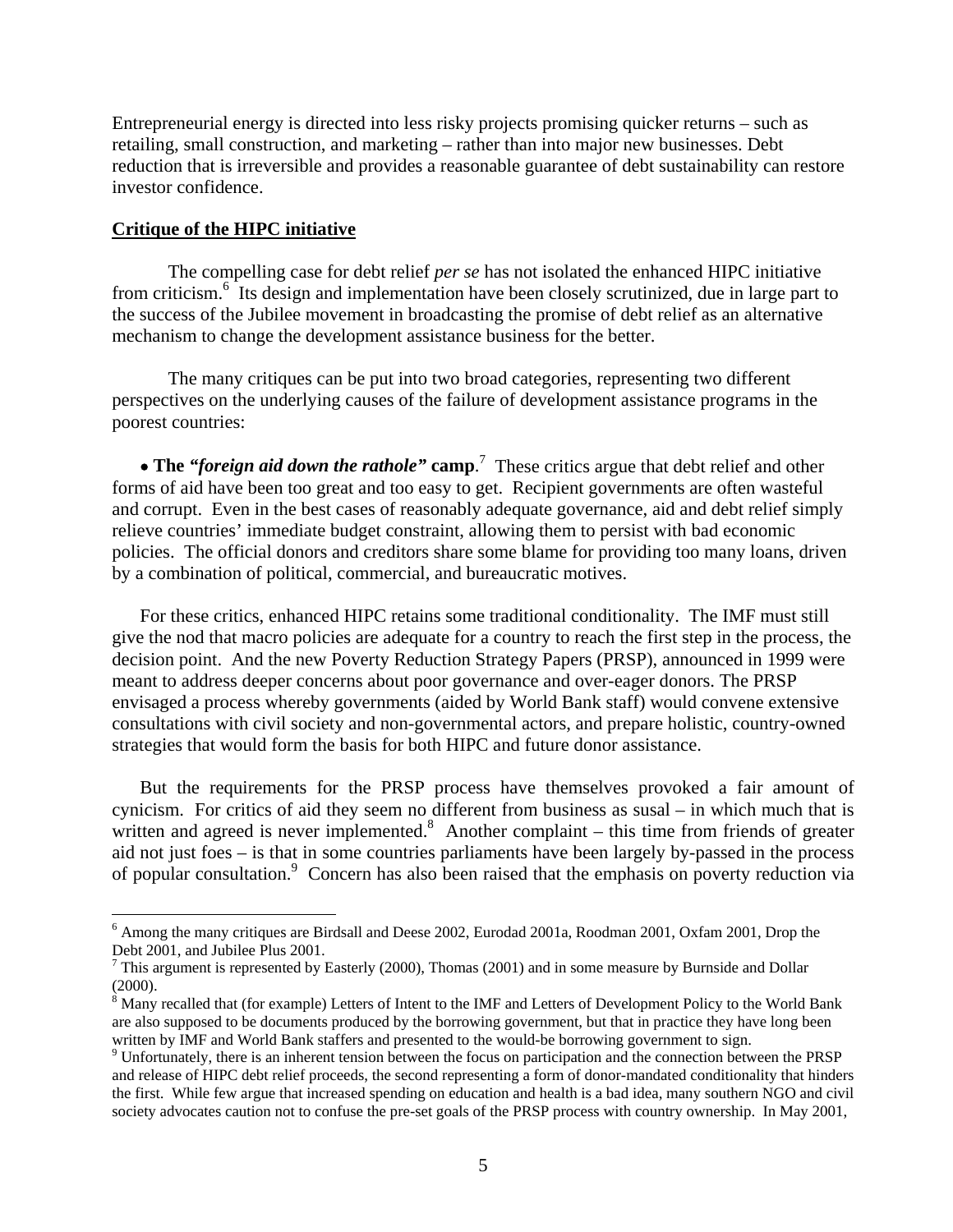increases in social expenditures is primarily a donor-owned view, and would not necessarily be the optimal path for a country to attain sustainable growth and thus sustainable reductions in poverty.<sup>10</sup>

A final -- and critically important -- critique is that the PRSPs are not adequately addressing the task of monitoring, and that even if countries buy into the new donor conditionality, it will be impossible to tell where the proceeds of debt relief are really going. The IMF (2001) found that only 2 of the HIPC countries will have the capacity to track spending related to debt relief transactions within the next year.

• **The** *"poverty trap"* **camp**. [11](#page-5-1) Under this argument, debt reduction is too small and tied to conditionality that is onerous and misguided. Given the complex challenges that many poor countries face – conflict, ethnic fragmentation dependence on primary commodities with declining and unstable prices, tropical disease, and often small size -- debt relief and other forms of aid have been far from adequate to allow them to escape poverty and put them onto a growth path. In this perspective, much more of the blame goes to creditors and donors. Too much of the lending was wasteful and *inefficient*, sustaining donors' own bureaucracies and financing purchases of their own goods and use of their own high-cost consultants. Worst of all, much was politically motivated, incurred in dubious situations that call its legitimacy into question. Should countries be expected to service such debt? Does elementary justice not demand that it be cancelled?

The structure of the enhanced HIPC initiative responds more directly to this set of critics -- it is bigger (more costly for donors), and faster than previous debt relief efforts – yet they level three central critiques:

A first criticism is that the basic criterion for HIPC eligibility – a country's stock of debt as a share of its exports – is inappropriate (Eurodad 2001a,b).<sup>12</sup> The criticism is that this ratio is not really germane to whether a debtor country can afford to divert resources away from key social expenditures in order to service outstanding debt.<sup>13</sup> An alternative approach is to calculate the maximum affordable level of *debt service* and use that to calculate what percentage of the debt stock needs to be cancelled, rather than decide to cancel a part of the stock of debt based on a comparison with exports.

Second is that HIPC needs a truth-in-accounting lesson. Forgiving unpayable debts is simply accepting reality, not doing the debtors a favor (Roodman 2000). Daniel Cohen (2000) has used a model estimated on data from the Latin American debtor countries to infer what HIPCs'

a group of 39 regional networks in 15 African countries argued that the PRSP is simply "window dressing" (Ranis and Stewart, 2001). Further, the long list of hoops that countries need to jump through in order to have a PRSP approved by the World Bank and IMF (and thus receive the proceeds of debt relief) has forced countries to sacrifice a participatory approach in the face of time constraints.<br><sup>10</sup> Addison and Rahman, 2001; Burnside and Fanizza, 2001

<span id="page-5-0"></span>

<span id="page-5-2"></span><span id="page-5-1"></span>

<sup>&</sup>lt;sup>11</sup> This argument is represented by Sachs et.al. (1999); Jubilee Plus (2001); and Oxfam (2001).<br><sup>12</sup> The specific 150 percent benchmark used is also essentially arbitrary, being based on no more than a rule of thumb. The rule of thumb is based on a certain empirical regularity: the finding that defaults become much more common when debt/export ratios exceed something like 200 percent. But that empirical regularity is based on the experience of a different group of countries, most of which were much richer than the HIPCs.<br><sup>13</sup> Limiting such diversions was proclaimed to be an underlying purpose of the HIPC initiative: that is reflected in the

<span id="page-5-3"></span>conditionality attached to HIPC, which is designed to ensure that the freed resources are indeed used for social programs and for other investments most likely to reduce poverty.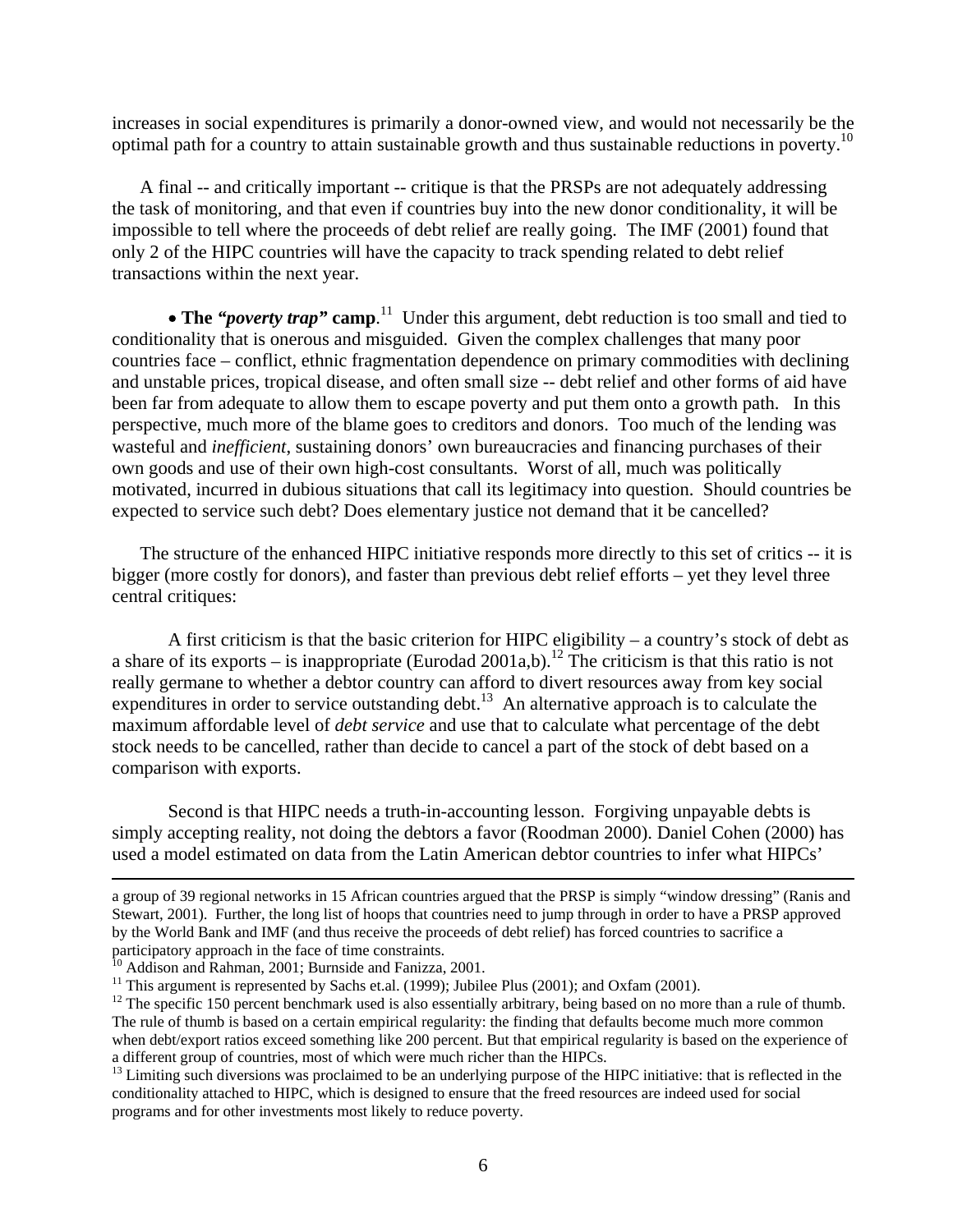debts would be worth in a secondary market, if the donors hadn't continued to lend defensively to help cover debt service. He finds that some 90 percent of the debt reduction ought to be counted as a loss (bad debt), and only the remaining 10 percent as ODA. Other comparisons suggest a figure in the same ball-park. [14](#page-6-0) These calculations imply that deeper debt relief, to the point where it accepts the reality of what the debt is really worth, would not actually cost the donors anything much.

A third critique relates to the debt sustainability analyses that the World Bank/IMF team has been conducting in order to decide whether HIPC debt relief is enough to make the countries' debt burdens sustainable. These are projection exercises, designed to test whether the proposed debt reductions are large enough to enable countries to keep their debt/export ratios below 150 percent in the longer term (interpreted as out to the year 2017). Projections from 2001 have been harshly criticized as overly-optimistic, defying both reality and the past performance of HIPC countries (Birdsall and Deese 2002, Eurodad 2001a, Jubilee Plus 2001, Culpepper 2001).

For example, Uganda and Ethiopia are projected to grow at 6 percent a year for the next decade. That is a record achieved in the past by only a few countries like South Korea, Singapore and Ireland. In Africa, the rate has been more like 1 percent. The projections assume increases in the prices of primary commodities on which these countries depend. Yet in the last two decades, the trend in world prices for agricultural and natural resources has been at best erratic and at worst, consistently down. Moreover, the projections ignore the poorest countries' vulnerability to drought and floods. A three-year drought has contributed to the collapse of agriculture in southern Africa this year (though so have civil conflict and political instability).

This matters because many of the efficiency gains for countries from debt relief (explained in the previous section) rely on a predictably manageable stock of debt over the medium term. If a HIPC country receives relief and then immediately falls back into a state of overindebetness because of an exogenous shock, much of the potential benefit of that debt relief is lost.

#### **Review of Proposals**

 $\overline{a}$ 

In light of these criticisms, many alternatives or additions to the HIPC framework have been proposed. Among some of them are:

• *One hundred percent write-off for all HIPC countries.* Some Jubilee debt campaigners and scholars have argued that the donors should completely forgive the debts owed to them by HIPC countries. Indeed, the notion of the Millennial Jubilee embodies this principle.<sup>15</sup> A

<span id="page-6-0"></span> $14$  For example, in the 1980s the commercial bank debt of Bolivia (now a HIPC) was quoted at under 10 cents on the dollar prior to the Brady Plan. And the US government, which is mandated by Congress to estimate the present value of its loan portfolio and expense reductions in value as they occur, applies a 92 percent discount to its HIPC debt

<span id="page-6-1"></span><sup>(</sup>GAO 2000). 15 A recent proposal by Jeff Sachs proposes that all post-HIPC debts be immediately converted into grant aid to address the HIV/AIDS crisis. Sachs argues that there is no financial justification for keeping the remaining debt servicing obligations on these impoverished countries and that the few billion dollars per year in remaining debt service should be re-channeled as grants into urgent social needs.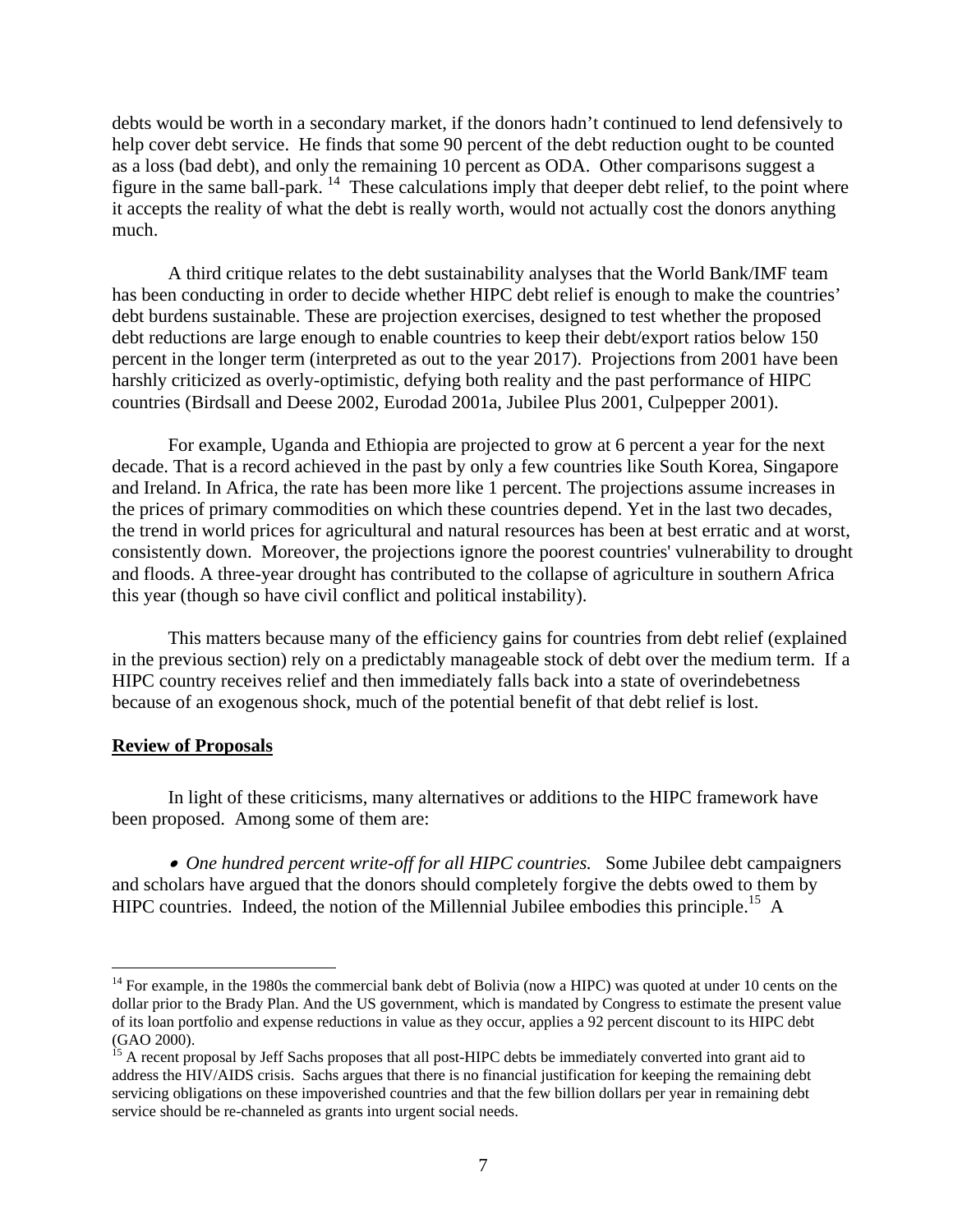complete write-off for the 26 decision point HIPC countries would cost an estimated \$27 billion in net present value (NPV) terms[.16](#page-7-0)

But when considering a complete write-off, one must ask the question of whether that debt relief will be additional to current aid, and if not, which other developing countries will pay. Most of the remaining debt held by HIPC countries is owed to multilateral creditors, since most bilateral creditors have already cancelled 100 percent of the debt owed to them. Unless bilateral donors are willing to reimburse the multilateral creditors (with completely additional money) for the lost debt service as a result of 100 percent cancellation of the remaining multilateral debt, other poor countries are likely to end up footing the bill.

Consider the case of the World Bank's International Development Agency (IDA). How would the World Bank group adjust if IDA's HIPC assets were to be wiped out?<sup>17</sup> Drop the Debt argues that this would not involve the Bank sacrificing its triple-A credit rating. This may be true but is nonetheless misleading in that one would still have to expect its borrowing costs to rise. If the World Bank's reserves are in fact higher than optimal, then the Bank should certainly contribute more of its profits and use less of them to accumulate reserves, but the World Bank is likely incapable of making more than a marginal additional contribution.<sup>18</sup> It would therefore be necessary to either:

• raise charges to the World Bank's regular borrowers;

 $\overline{a}$ 

- reduce future lending to IDA countries to match the reduced reflow of IDA funds; or
- invest World Bank funds in income-earning assets and use the interest earned to make grants to poor countries (Meltzer Commission and Lerrick).

The first would make it more expensive to borrow from the Bank, so the burden would fall on such borrowers, which means primarily the middle-income developing countries but also relatively low-income countries such as China and Indonesia. It would be possible to make this cost transitional by rebuilding the Bank's reserves over time, but that would imply either cutting back the Bank's lending or else adding further to the cost of borrowing. In either event it is the Bank's regular borrowers who would pay. The idea that the World Bank (let alone any of the other development banks) sits on a heap of functionless cash is just wrong.

The second approach requires that other IDA borrowers bear the cost of forgiving HIPC debts. It is true that the fall in lending would be exactly equal to the reduction in amortization payments

<span id="page-7-0"></span><sup>&</sup>lt;sup>16</sup> This figure includes \$5 billion in additional bilateral relief that has already been committed. NPV of debt equals the sum of all future debt-service obligations (interest and principal) on existing debt, discounted at the market interest rate. Since much of the debt of HIPC countries was contracted on concessional (below market) interest rates, NPV is a more appropriate measure of the burden that a country's debt stock imposes.<br><sup>17</sup> For the partial write-off under enhanced HIPC, the approach incorporated in present plans is to draw on a trust fund,

<span id="page-7-2"></span><span id="page-7-1"></span>which is partially funded by donors and partially by contributions from World Bank profits (the latter already a slight tax on non-HIPC borrowers). But even now donor contributions to the trust fund are not adequate to finance fully the enhanced HIPC initiative (the money presently in the trust fund will only last until 2005), let alone full debt cancellation. 18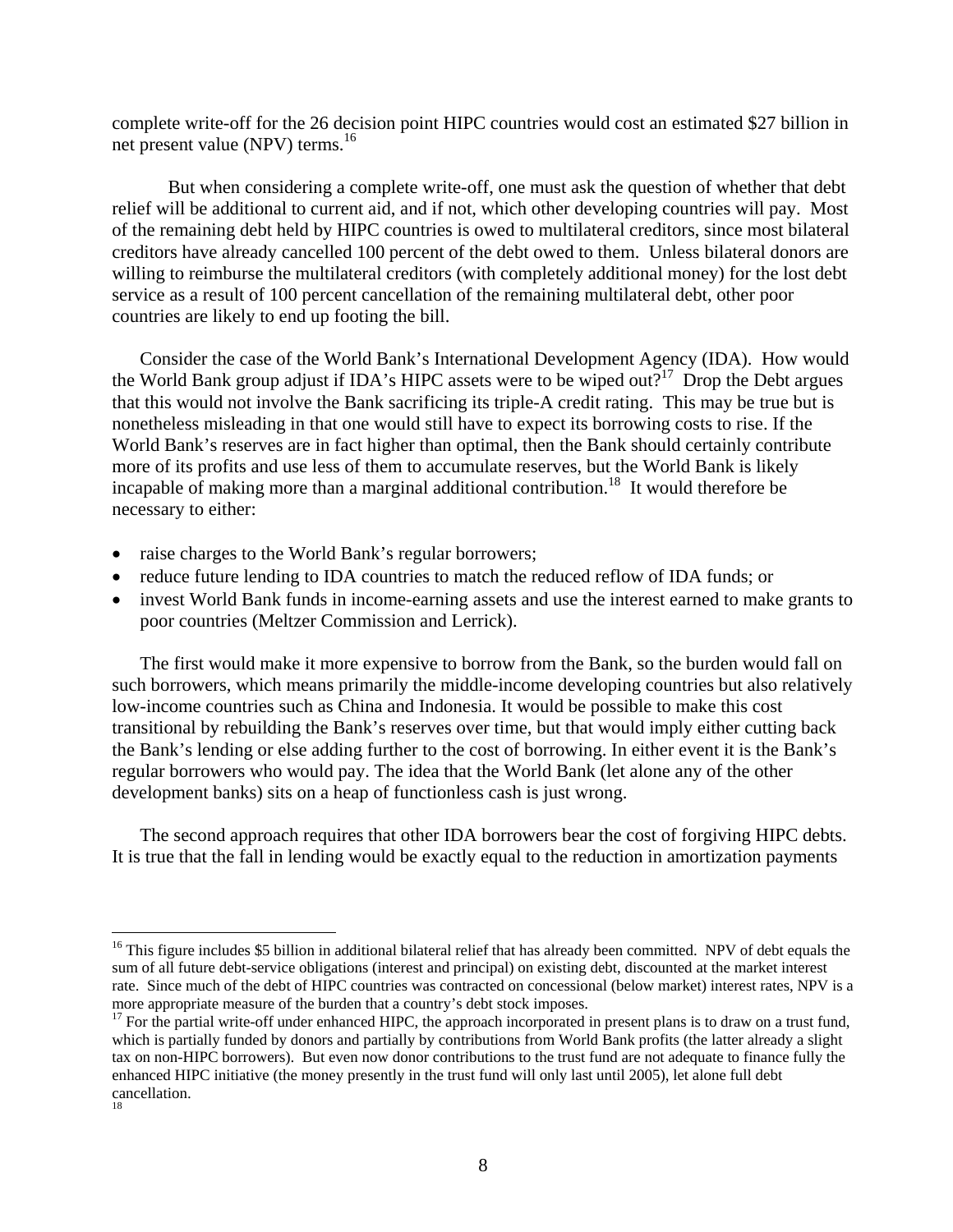due from the HIPCs, so that there would be no collective benefit or cost to IDA's clients.<sup>19</sup> But while there would be no cost to IDA borrowers taken collectively, one again needs to ask whether there would be distribution effects. Suppose the Bank arranged for its IDA lending to each borrowing country to contract by the amount of the country's reduced repayment obligations? That would imply reduced new grants or lending to HIPC countries, and would provoke furious criticism that it was deliberately denying countries the benefits of debt relief.<sup>20</sup> Otherwise, the presumption has to be that loans to non-HIPC IDA borrowers would contract. But that means IDA-only borrowers like Bangladesh and blend borrowers like India and Indonesia would be the ones paying for HIPC!. Given that IDA has based its lending quite consciously to take into accont countries' needs given their poverty levels,  $^{21}$  there is a strong likelihood that such a redistribution would have a perverse effect on the global fight against poverty.

The Meltzer-Lerrick plan is to have reflows into IDA invested in income-earning assets, and then use the income generated to make grants. The disadvantage of this is that, unless IDA reflows were to be supplemented by large additional donor contributions, the initial impact would be a severe reduction in the flow of IDA money. (If the assets in which IDA invested yielded 7 percent, then the flow would initially decline by 93 percent in the absence of additional donor funding.)

The African Development Bank is even less able to write off the debts it is owed without undermining its financial position than is the World Bank.<sup>22</sup> The cost of the HIPC initiative (in NPV terms) represents 102 percent of the AfDB's reserves and loan loss provisions. Comparable figures are 23 percent for the World Bank, 13 percent for the InterAmerican Development Bank, and 20 percent for the IMF. Financing the HIPC initiative is even more problematic for some of the small sub-regional development banks (see Box on CABEI).

There are two morals to this discussion. The first is that additionality matters. The second is that it is wrong to think of the multilateral banks' reserves as 'additional'. Raiding reserves to forgive HIPC debt would come at the expense of other developing countries, perhaps ones that are equally poor and that have been making better headway in combating poverty. The result could well be a reduction rather than an increase in the rate at which global poverty declines and a further threat to achievement of the Millennium development goals.

• *Change the ratio for calculating debt relief.* Oxfam (2001) proposed that no low-income country should be expected to spend more than 10 percent of government revenue on debt service. This proposal responded to the criticism that a country's debt-to-export ratio was an ill-suited measure to address the needs and constraints of poor countries. This idea forms the foundation for a proposal that is currently being considered by the US Congress. The **Debt Relief Enhancement** 

1

<span id="page-8-0"></span> $19$  The reduction in amortization payments seems to have been overlooked by World Bank spokesmen who have sometimes argued that IDA's inability to maintain the same level of new lending would be damaging collectively to the countries that borrow from IDA.<br><sup>20</sup> One could expect many more comments like: "In an almost cynical game of bait and switch, countries like

<span id="page-8-1"></span>Mozambique have seen the benefits of debt relief canceled out by corresponding reductions in aid, resulting in no net gain for social development activities in the national budget." Edmund Cain, "Helping poor nations lifts all boats", Atlanta Constitution, 23 August 2001.

<span id="page-8-3"></span><span id="page-8-2"></span>

<sup>&</sup>lt;sup>21</sup> As in the framework that Burnside and Dollar outline (2000).<br><sup>22</sup> To the extent that the debt is uncollectable, one should say that its financial position has been even more eroded than that of the World Bank, and hence the question of whether it should be recapitalized is even more critical.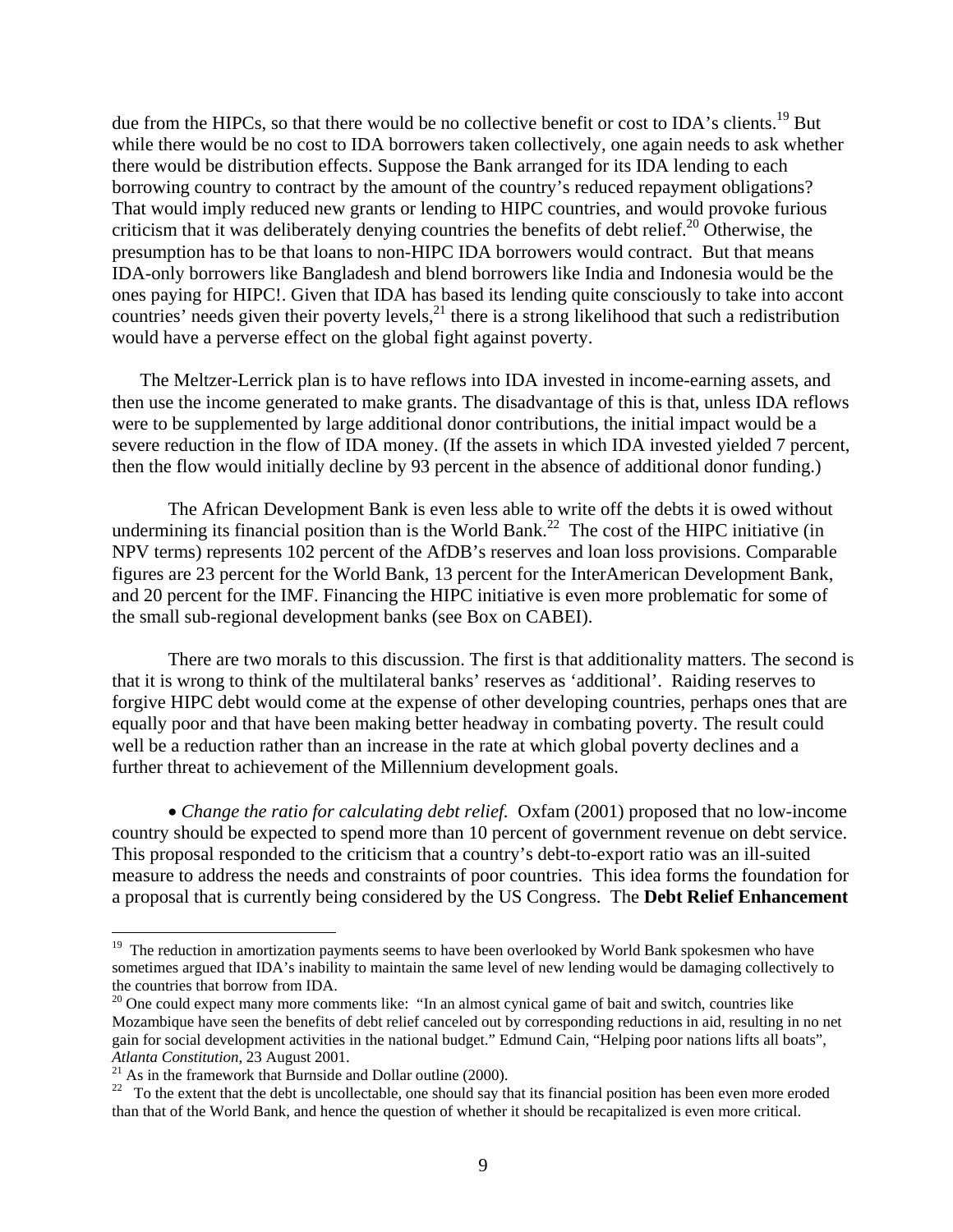**Act of 2002 (DREA)** which has been introduced in both the US House and Senate, would establish an additional revenue-based criterion for debt relief -- limiting HIPCs' debt service to 10% of revenue or to 5% in cases where a "Public Health Crisis" exists as defined by a high HIV/AIDS infection rate.[23](#page-9-0) The new criterion would result in a total of more than **\$1 billion** in additional annual debt service relief.

We agree with the spirit though not the letter of this proposal. It makes more sense to link debt relief to needs than exports. However, the difficulty that with a revenue-based debt relief criteria is the incentive that it gives a government to limit its search for tax revenue. Under the proposed legislation (which embodies the Oxfam formula), 10 percent of any extra tax revenue is immediately siphoned off for debt service. Perhaps 10 percent is not a high enough figure to generate a severe disincentive effect, but it is hard to be sure. And even if there is no disincentive effect, there is surely an equity effect: a country is rewarded for having failed to collect enough taxes to pay for a decent level of social expenditures. $24$ 

The basic problem with the revenue based approach is that the likelihood that it would divert funding away from other low income countries toward the HIPCs irrespective of the relative quality of countries' tax effort and spending allocations. This is much more than a hypothetical danger. The increasing dependence on aid of the heavily indebted poor countries, primarily in Africa, has played a role in reducing aid to India, from 1.5 percent of its GNP a decade ago to as little as 0.1 percent currently, despite the fact that India's tax and spending programs are relatively reasonable and its record in reducing poverty much better than that of most of the HIPCs. Below we refer to what we see as a more efficient though perhaps less politically appealing formula that is needs-based.

#### **A Three-Pronged Solution: Deepen, Widen, and Insure**

1

In our book, Delivering on Debt Relief we detail a three-pronged proposal to improve the enhanced HIPC initiative. In this paper we will briefly mention the first two components and then expand on the third, which has become more clearly necessary (and politically and practically feasible) in recent months.

**Deepen debt relief** – It is clear that HIPC countries need more resources for basic education, health – particularly the AIDS crisis – and infrastructure investments to lift them out of poverty. There is political momentum to do more in this group of countries -- mainly small

<span id="page-9-0"></span> $23$  The term "Public Health Crisis" has been defined as a nation in which 5% of women at prenatal clinics or 20% of individuals in groups with high-risk behavior, test positive for HIV/AIDS according to data compiled by the Joint

<span id="page-9-1"></span><sup>&</sup>lt;sup>24</sup> An even more profound departure from the current approach has been urged by Eurodad, in arguing for a countryby-country analysis of how much debt each country can afford to carry without preempting resources available for spending on a basic level of social service delivery. One curiosity is that the country that would get the largest increase in grant aid is Niger, which is a rather small country of about 10 million people but nevertheless is awarded almost a quarter billion dollars of extra grant aid. This is not because Eurodad projects its social expenditure needs to be particularly high: the figure is actually slightly below their average for per capita expenditure needs. Rather, Niger is an outlier because it raises less tax revenue as a percentage of GDP (only 10.2 percent) than any other HIPC. Does one really want to reward countries for failing to get their citizens to pay a reasonable level of taxation?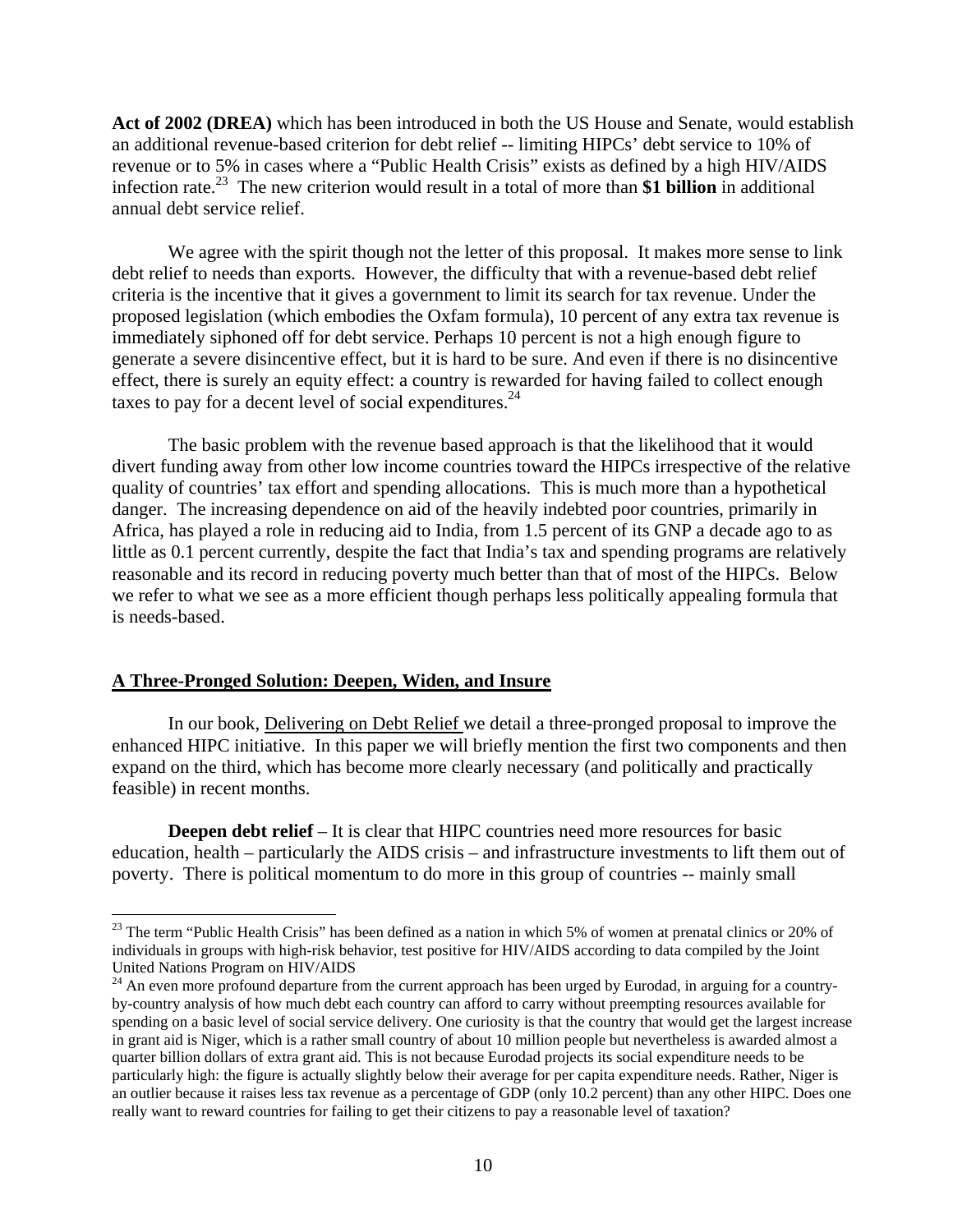African countries highly dependent on primary commodities and most affected by AIDS. Additional debt relief is a sensible mechanism to transfer additional resources.

We agree with Oxfam, the sponsors if the DREA, and others that additional debt reduction should be based on the relation between a country's debt payments (or *service*) and its social and other needs (e.g. to escape a poverty trap). Since using a country's tax revenue in the denominator builds in a potentially unhealthy incentive structure, **we recommend a formula that keys the debt service ceiling directly to the level of GNP**. That is one variable that no government is going to suppress in order to minimize its debt service bill, and which provides the best single estimate of the ability to afford social services.

Most HIPCs in 1999 collected about 20 percent of their GNP in tax revenue, and a reasonable proportion of revenue to spend on debt service is 10 percent; 10 percent of 20 percent implies spending **2 percent of GNP on debt service**. That 2 percent is sustainable, in the sense that it does not require unusual sacrifices by citizens.

The proposal is not very different from the DREA in terms of cost. It would relieve an additional \$700 million of debt service in 2003 for key development needs in 11 HIPCs that are not already at 2 percent debt service to GNP ratio. The 2 percent threshold could be revisited in the context of the DREA and other initiatives, but the logic of using a debt service-to-GNP as the criteria for additional debt relief should be employed.

**Widen eligibility to include other low-income countries** – Some very poor countries with substantial official debt burdens are not eligible for the HIPC initiative—for the odd reason that they have (or had) good enough credit to gain some access to private capital markets. The official debt of Indonesia, Nigeria, Pakistan, and another 16 poor countries is undermining their ability to get back on a growth track. If and when they meet the conditions of an IMF program, reducing their debt stock to a sustainable level would cost between about \$20 billion and \$70 billion, depending on whether Indonesia is included.

Including these countries in a debt relief initiative would dramatically increase the cost to donors. It also brings up the difficult question of selectivity. Making a country like Nigeria eligible for debt relief contingent on an IMF program may release significant resources to the Nigerian government before it is clear that they are able or willing to use those resources for the benefit of its citizens. Including the large poor countries in a debt relief initiative could bring the benefits to hundreds of millions more poor people, but could also undermine the positive institutional changes that HIPC and the PRSP are meant to catalyze.

This tension exists in the current HIPC framework, as pressure from activists to expedite the process of getting countries to decision point has diluted the standard (e.g. to the extent that the Democratic Republic of Congo may soon reach decision point). The original HIPC goal embodied selectivity, expecting that significant measurable progress be made before decision point (and, of course, additional progress between decision and completion points). The process has now slid more toward traditional conditionality, granting decision point contingent on reforms to be undertaken in the future. DRC is still in arrears to all its major creditors, despite recent action by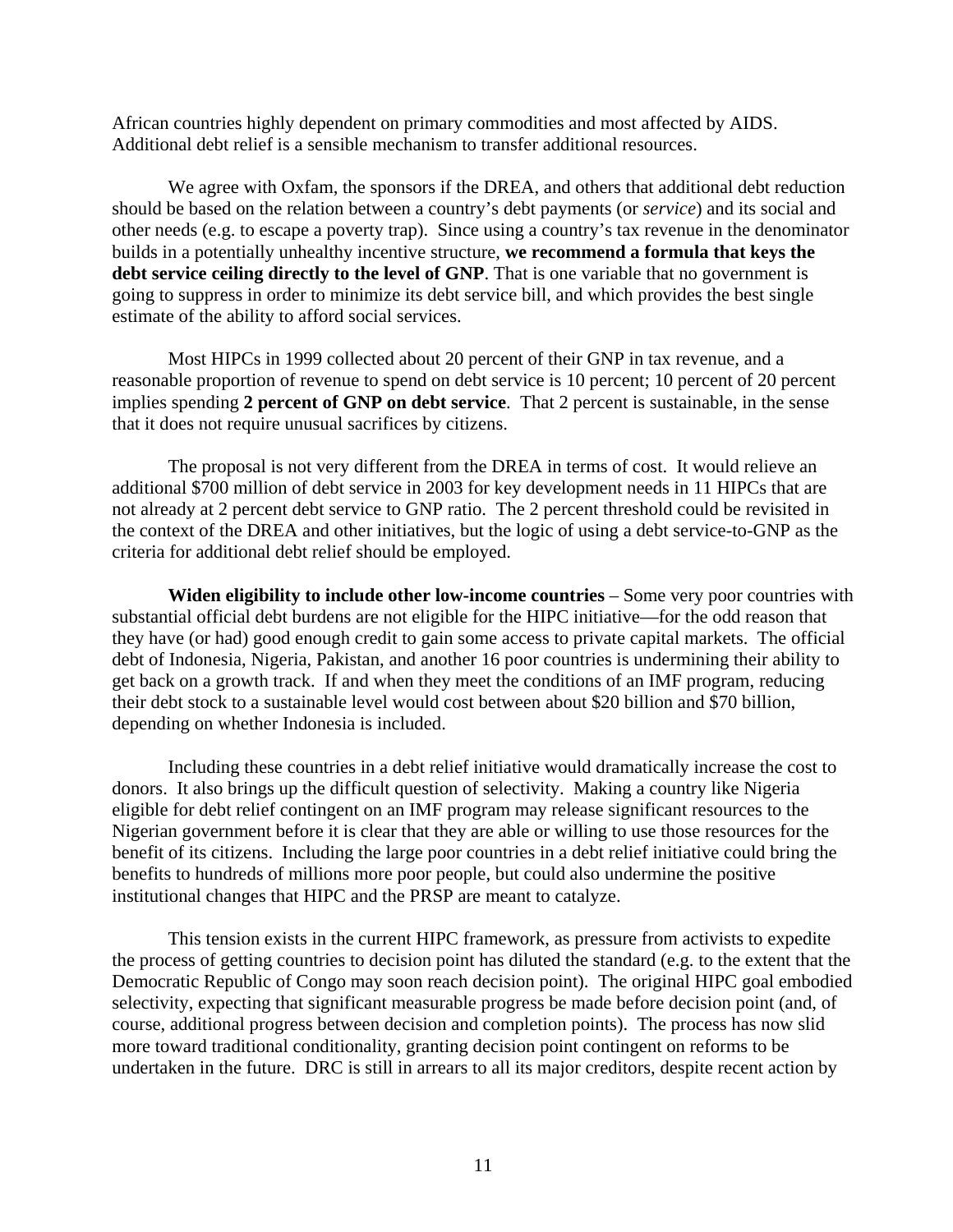the IMF, World Bank, and AfDB to help clear them. With a projected decision point of January 2003, a component of interim HIPC relief to DRC will be used to pay off remaining arrears.

**Insure HIPCs against external shocks** – In Delivering on Debt Relief, we suggested that low-income countries' vulnerability to shocks in weather and export prices could be addressed by granting additional relief whenever shocks that are clearly exogenous to the country result in a new erosion of debt sustainability. This proposal was meant to address not only poor countries unique vulnerabilities, but also the tendency of the World Bank and IMF to choose optimism over reality when conducting HIPC debt sustainability analyses.

A program that offers adequate insurance to HIPC countries that their debt sustainability will not be undermined by clearly exogenous circumstances is the key to capturing the many benefits of debt relief outlined in the first section of this paper. Private sector investment, the ultimate key to poverty reduction and growth, is wary of the multiple risks of investing in HIPC economies. If enlightened leaders, in coordination with legislatures and civil society, hold up their side of the compact – adhering to the priorities of the PRSP, attacking corruption, and building strong institutions – then it is in the global community's interest to insure that these countries maintain a sustainable debt profile to catalyze growth.

This concept has become more important as new data for countries currently within the HIPC framework has become available. **The IMF recently reported that as many as half the countries receiving debt relief will be thrown back into an unsustainable debt situation by next year**. Of the four countries already to reach completion point, two – Uganda and Bolivia – are projected to have debt-to-export levels above 150% in 2003. In most cases, the increases in the debt indicators were the result of less than predicted export growth, due to the global economic slowdown and the continued decline of a number primary commodity prices. New borrowing does not seem to have contributed to the ballooning debt-to-export ratios.

Given this new outlook, one might assume that the projections for future performance would have been revised downward, thus highlighting the need for deeper relief to ensure ongoing debt sustainability. What we see in the IMF report instead, are revised projections that still assume an average of almost 6 percent GDP growth rate, an early "recovery" to that high rate, and greater optimism about primary commodity prices, despite the bleak outcome in 2001-2002 (see chart).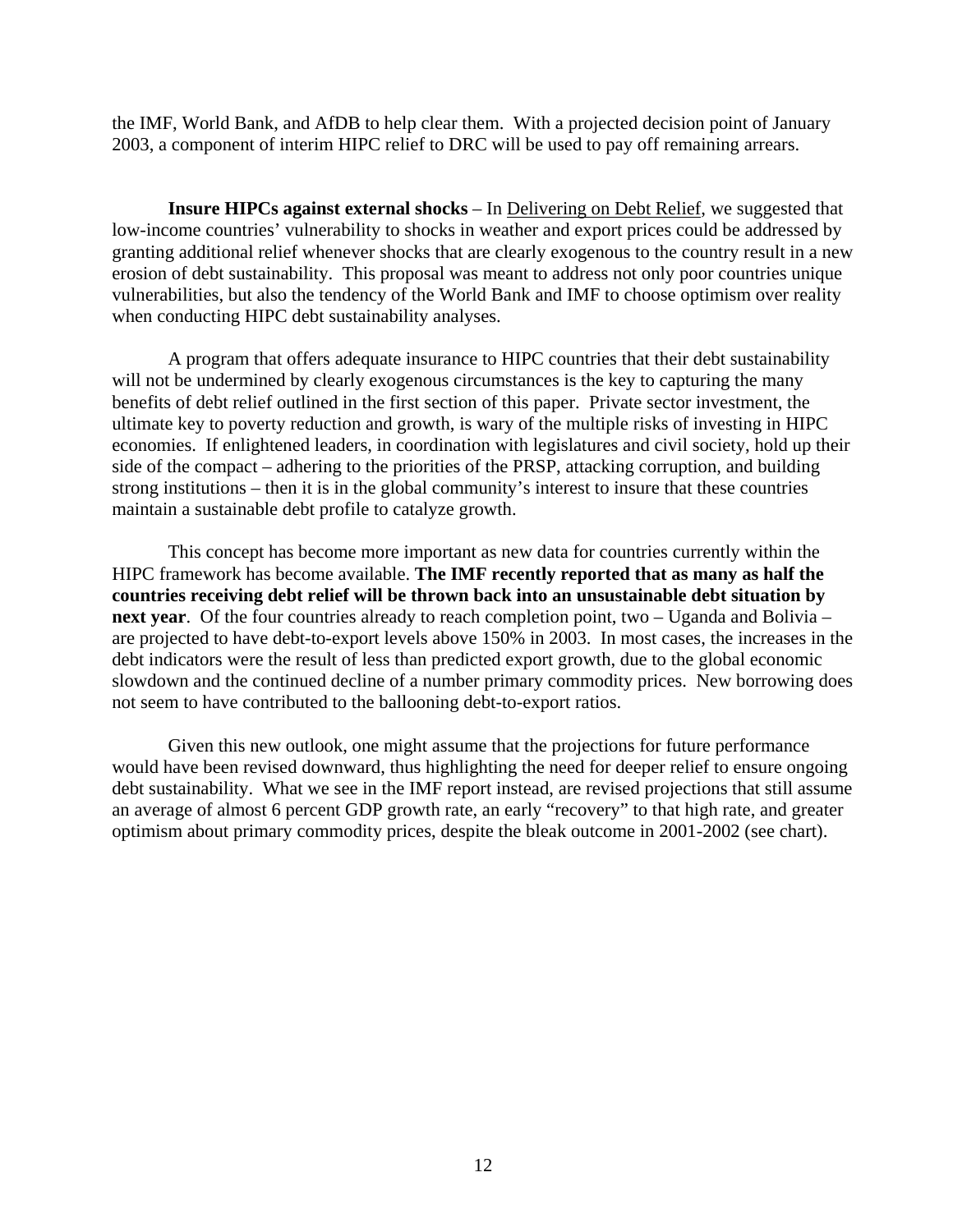

Source: IMF, 2002.

 $\overline{a}$ 

The current enhanced HIPC initiative has built in mechanisms to address the issue of exogenous shocks, but they fall short in three critical ways:

• **Time horizon.** The HIPC framework does allow a procedure whereby a new debt sustainability analysis is conducted at the completion point and a country that has suffered a severe exogenous deterioration in its circumstances between decision and completion points might be entitled to additional relief (World Bank and IMF 2001b). This procedure, known as 'topping-up,' provides some measure of insurance for HIPC countries for the period between decision and completion points.<sup>25</sup> That interim period, originally envisaged to average three years, has now been condensed to less than 18 months. As mentioned above, ensuring an adequate period of predictably sustainable debt is a critical component of the success of debt relief in catalyzing poverty reduction and growth. Reasonable people can argue about what length of time is 'adequate' (we suggest 10 years as explained below) but it is clear that the 'topping up' mechanism does not achieve this objective.

The case of Uganda illustrates this point. Uganda was the first country to qualify for debt relief under the original HIPC initiative, and the first to reach enhanced HIPC completion point, in May 2000. Often considered the HIPC poster child, Uganda's successful national dialogue on poverty reduction in the 1990s was one of the models in designing the PRSP. But in 2002, Uganda's debt is projected to rise to 254 percent of exports, well above its 1999 levels and more than double the projected level of 117 percent. The culprit? Not economic mismanagement but a

<span id="page-12-0"></span> $25$  The first case of topping-up occurred in April 2002 when Burkina Faso was granted an additional \$128 million at completion point.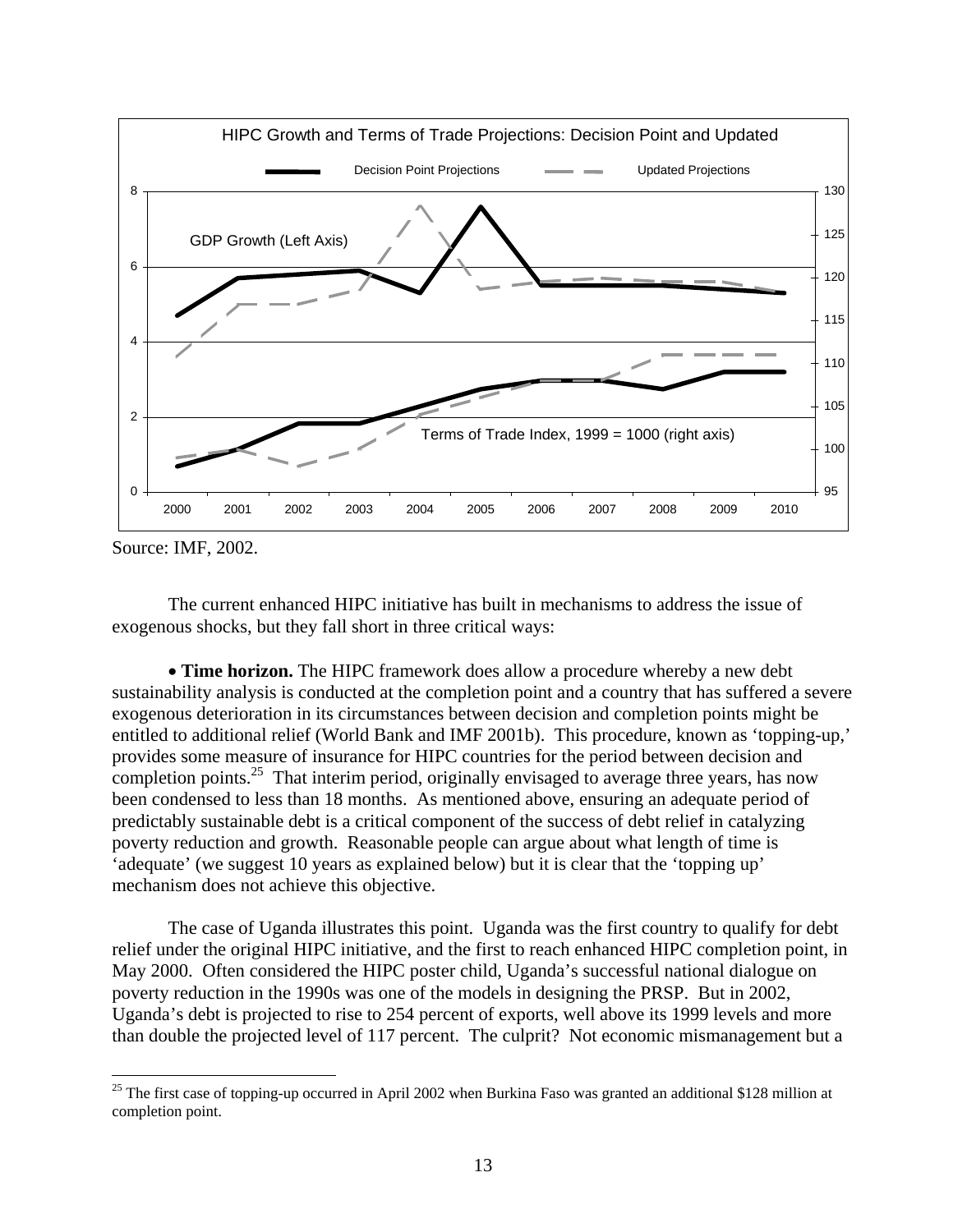secular decline in world coffee prices, due primarily to Vietnam's entrance into the world market. To quote the recent IMF report, "while the importance of ensuring adequate adjustments in domestic policies in the face of external shocks cannot be overstated, it is equally important to complement such policies with external support, including adequate funds to help deal with cashflow problems arising from exogenous shocks." We agree. But there is no reason why this virtue should not apply to Uganda over the medium term, solely because they were successful in jumping too early through the HIPC loops.

• **Burden of proof**. While the granting of additional assistance to Burkina Faso at completion point was a welcome signal that 'topping-up' was more than lip-service, there is still considerable uncertainty as to when and under what circumstances the IMF will agree to grant additional resources. The criteria as stated in the IMF paper of 2001 addressing this issue are "a fundamental change in a country's economic circumstances…clearly due to an exogenous development." But the paper emphasizes that topping up is reserved for "exceptional" circumstances, and that part of the reason for changing the criterion from 200 to 150 percent debtto-GDP was to give countries a cushion that would make topping up unnecessary. The comprehensive assessment undertaken to identify fundamental change and exogenous factors is based on IMF and World Bank projections (already shown to be over-optimistic) and require demonstrating that the disruption will be felt for a minimum of 3-5 years. While we certainly want to avoid creating moral hazard with an insurance facility that is too generous, the current system hardly provides the kind of predictability and certainty necessary to reassure potential investors of minimal debt sustainability in HIPC countries.

• **Perverse incentives?** By limiting access to additional funds to the period between decision and completion points, the HIPC framework may compel interim countries and those yet to reach decision point to delay their completion date and increase their interim borrowing, in an attempt to squeeze all the benefits out of the HIPC initiative before they are thrown to the wolves. Indeed, we have already seen over-borrowing (beyond what was projected) in Ghana, Ethiopia, Benin and Honduras in the interim period.

A more predictable and sustainable insurance facility for HIPC countries' debt would address these shortcomings. The facility would need to cover a substantial period into the future, at least a decade<sup>26</sup>, if it were to serve the role of reassuring investors that the public sector's debt burden is sustainable. Each year the IMF would calculate whether each HIPC's debt/export ratio exceeded the 2% of GNP proposed above. If it did, then it would examine whether the excess (or how much of the excess) could be attributed to shocks to the terms of trade, bad weather, or other factors that could reasonably be considered exogenous, as compared to a more realistic set of baseline projections. The IMF would make this calculus available for public scrutiny, and provide enough money to reduce the debts back to a sustainable level.

How much would such a facility cost? It is, of course, impossible to cost such a facility *ex ante*, since the outlay will depend upon the particular size and sequence of shocks to which the countries are subjected. Nevertheless, the cost of topping-up in 2003 for the current decision point HIPCs – estimated at \$500 million – gives some idea of what the actual cost would be, admittedly

<span id="page-13-0"></span> $26\,$ But probably it ought not to cover much more than a decade, so as not to create moral hazard by destroying a country's incentive to diversify its economy to reduce its vulnerability to exogenous shocks.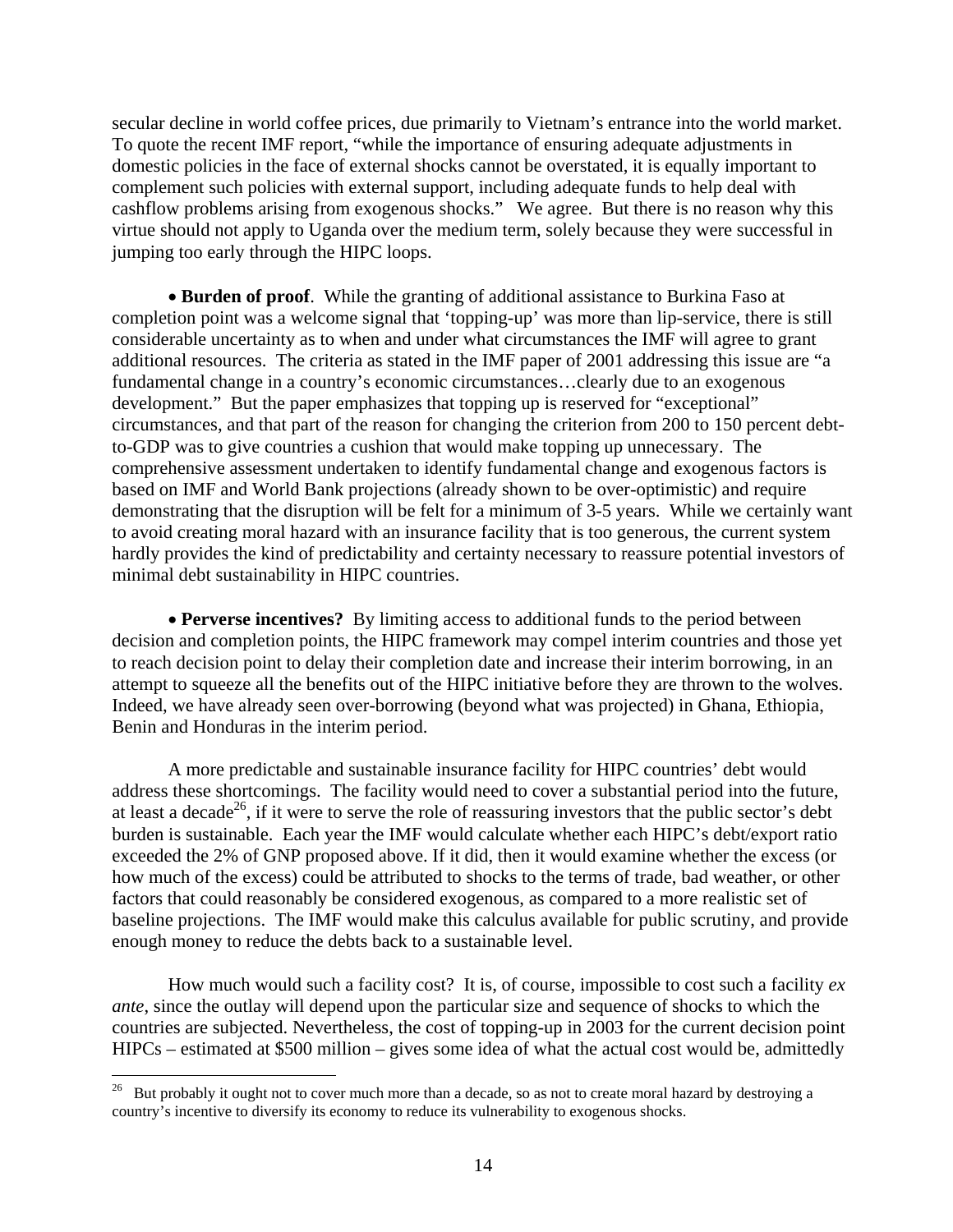during a world recession that has weakened commodity prices. Thus \$5 billion would be a pessimistic estimate of the cost for these 26 countries over ten years. Considering that 10 of the remaining 12 HIPC eligible countries yet to reach decision point are highly dependent on commodity exports, a cost of \$5 billion for the entire set of HIPCs over ten years is optimistic.<sup>[27](#page-14-0)</sup>

Another way to get a sense of the hypothetical cost of such a contingency facility is to suppose that the value of each HIPC's exports for the next decade rose only at the same rate as in the 1990s (or remained flat, for countries whose exports declined in the past). Suppose also that this occurred because of much less favorable developments in the terms of trade than were assumed in the World Bank/IMF study, which would qualify as an exogenous development. Our calculation as to how much this would cost is shown in the table below, where it can be seen that the cost would be some \$5.2 billion for the 24 countries that had reached decision point by March 2002. Of course, it is not likely that all countries would end up mirroring the experience of the 1990s – perhaps equally unlikely as them achieving 8.2 percent annual export growth -- but the estimate again suggests that \$5 billion may be an optimistic figure for the cost of such a procedure for al HIPCs.

And it would cost nothing at all if the IMF and World Bank's rosy projections prove right for every country!

Such contingent facilities are not completely new to the international system. The IMF has for many years operated a Contingency Financing Facility that lends (though it does not grant) money to IMF member countries experiencing a shortfall in export proceeds due to circumstances outside their control. Similarly, the Mexican bonds issued under the Brady Plan included contingent payments to their holders that allowed them to benefit if the price of Mexican oil exports exceeded a benchmark level.

#### **Financing**

 $\overline{a}$ 

In this section, we focus on the financing mechanisms for the insurance facility. In Delivering on Debt Relief we propose ways to finance both the deepening and expanding of a HIPC-style debt reduction program. In the time since publication, more bilateral creditors have moved to 100 percent cancellation of debt owed to them by HIPC countries, which has lowered the potential cost of deepening. For example, the DREA to bring HIPC countries to the 10 and 5 percent of debt service to revenue levels would only cost the US \$43 million in 2003. The issue of debt in HIPC countries – and thus additional debt reduction – is increasingly becoming a multilateral debt issue. On the issue of expansion, the cost has made serious consideration politically infeasible, although some US congressmen have expressed interest in taking up the issue in subsequent years.

To finance the insurance facility for HIPC country debt, we propose tapping an important under valued resurce that belongs to the world community – IMF gold. The IMF currently has substantial holdings of gold on its books that are valued at the old official price of SDR 35 per ounce (currently about \$45), compared to the market price of about \$290 per ounce. In 1999, it mobilized 14 of the Fund's 103 million ounces of gold, the interest from which helped finance the

<span id="page-14-0"></span> $27$  The extra countries that we are suggesting adding are mostly much less vulnerable to commodity shocks.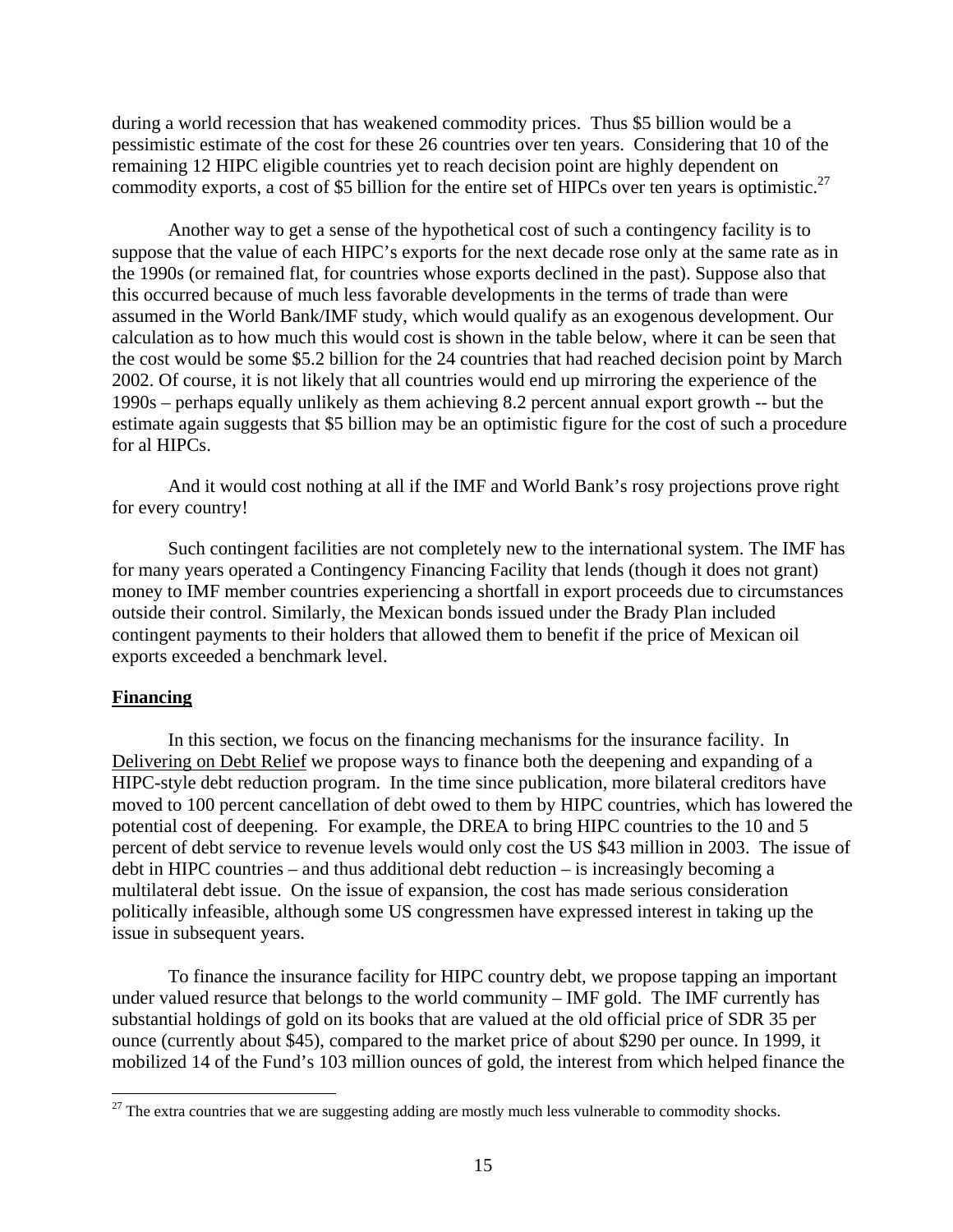IMF's portion of HIPC. At the current price, this would yield something over \$20 billion if the whole of the Fund's undervalued gold were to be mobilized.

Since gold has long since ceased to serve any serious monetary function, IMF gold could be used to pay for the annual cost of the HIPC insurance facility. It is true that this would amount to reducing the IMF's reserves, but, unlike the multilateral development banks, the IMF does not need a reserve to reassure lenders and thus permit it to borrow cheaply. The only function of the IMF gold stock is to reassure central bankers that their funds are safe with the IMF.<sup>28</sup> We believe that the needs of the HIPCs and other poor countries are many times more compelling than safeguarding against the contingency of central bank irrationality.

Some would argue that despite the possible resistance in the U.S. Congress to IMF gold sales (or the complication that the Congress would insist on other reforms at the IMF in exchange for its approval), gold sales are all too easy and cheap an escape for the donors. We do not think this logic warrants rejecting gold sales altogether. Debt relief (and new transfers) have large potential benefits for reducing poverty, especially if the amount of relief is predictably sustained. This is true even if an insurance facility does not appear to "cost" the traditional donors anything.

1

<span id="page-15-0"></span><sup>&</sup>lt;sup>28</sup> The IMF thinks that holding a lot of undervalued gold "provides fundamental strength to [its] balance sheet" and "provides the IMF operational maneuverability" [\(www.imf.org/e](http://www.imf.org/)xternal/np/exr/facts/gold.htm) More specifically, the Fund argues that its gold holdings matter in allowing even conservative central bankers to treat quota increases as an asset swap rather than a donation, since they know that if necessary the Fund could sell some gold to keep its balance sheet whole if some of its loans to distressed debtors were to sour. While the Fund does indeed lend to countries with major macro problems, its record in recovering debts on its own balance sheet (as opposed to that of the PRGF, which has a separate balance sheet) is sufficiently sound to make it perfectly sensible for its members to treat quota increases as asset swaps, with or without the Fund's extra "gold" security.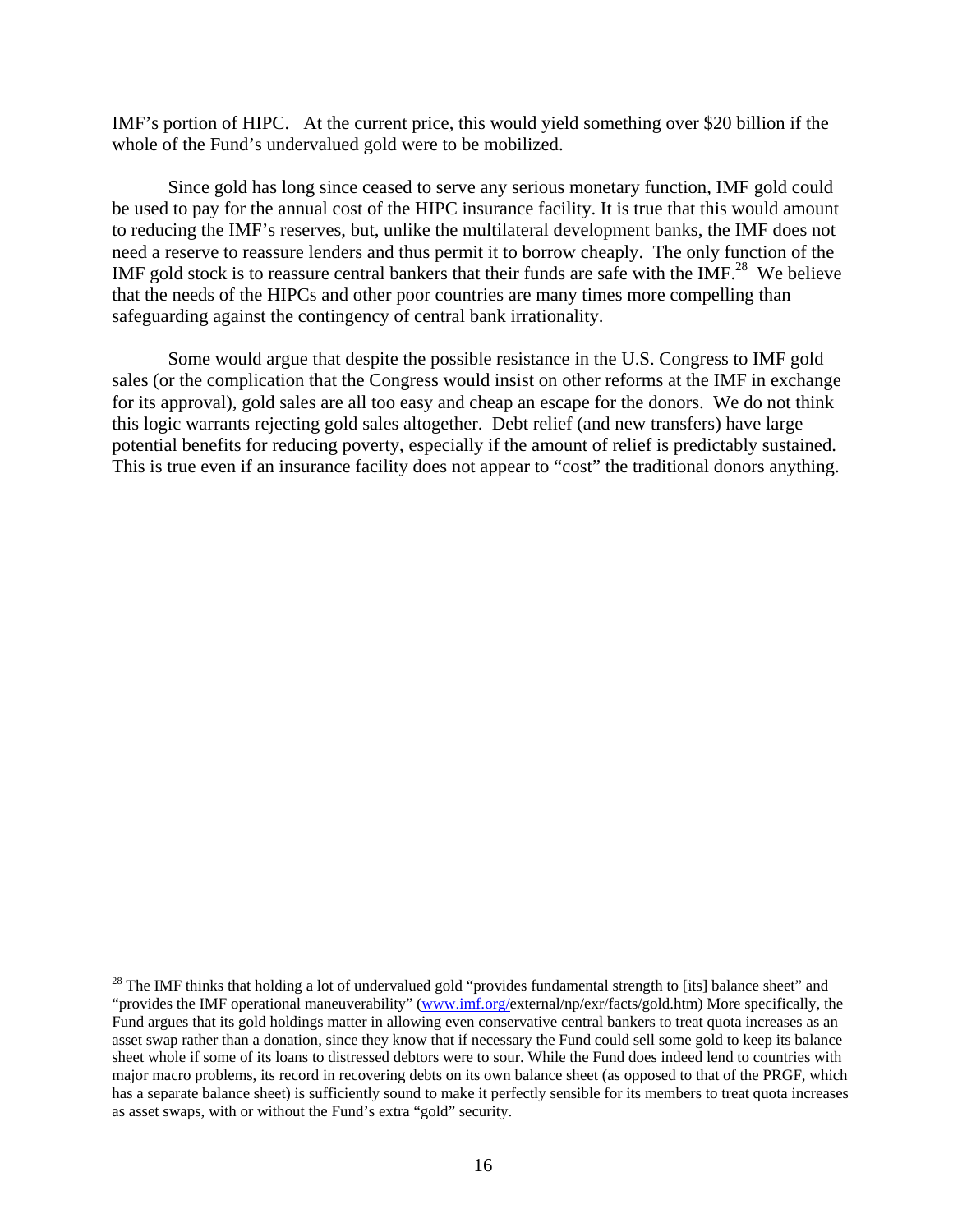## **References**

Addison, Tony and Aminur Rahman. 2001. "Resolving the HIPC Problem: Is Good Policy Enough?", *paper presented at the WIDER Conference on Deb,* Helsinki, August.

Birdsall, Nancy, Stijn Claessens and Isaac Diwan. 2001. *Will HIPC Matter? The Debt Game and Donor Behavior.* Carnegie Endowment for International Peace Economic Reform Project Discussion Paper (No. 3, March).

Birdsall, Nancy and John Williamson, with Brian Deese. (2002). Delivering on Debt Relief: From IMF Gold to a New Aid Architecture. Washington D.C., Institute for International Economics/Center for Global Development.

Birdsall, Nancy and Brian Deese. (2002). "What Ever Happened to Debt Relief for Africa?" *International Herald Tribune*, June 27.

Burnside,Craig and David Dollar, (2000), "Aid, Policies, and Growth", *American Economic Review,* Sep. 90(4).

Burnside, Craig and Domenico Fanizza, (2001), **"**Hiccups for HIPCs", *paper presented at the WIDER Conference on Deb,* Helsinki, August.

Chinnock, Jeffery. (1998) "In Whose Benefit? The Case for Untying Aid." ActionAid.

Cohen, Daniel (2000), *The HIPC Initiative: True and False Promises*, Working Paper (Paris: OECD Development Centre).

Culpepper, Roy, and John Serieux, (2001), Journeys Just Begun: From Debt Relief to Poverty Reduction. (Ottawa: North-South Institute).

Drop the Debt (2001), "Reality Check: The Need for Deeper Debt Cancellation and the Fight Against HIV/AIDS" (Washington: Drop the Debt).

Easterly, William (1999), *How did highly indebted poor countries become highly indebted? Reviewing two decades of debt relief* (World Bank).

Eurodad (2001a), "Rethinking HIPC Debt Sustainability", at<http://www.eurodad.org/>

\_\_\_\_\_. (2001b), "Putting Poverty Reduction First", at <http://www.eurodad.org/>.

General Accounting Office (2000), *Debt Relief Initiative for Poor Countries Faces Challenges* (Washington: United States General Accounting Office).

International Monetary Fund. (2002). *The Enhanced HIPC Initiative and the Achievement of Long-Term External Debt Sustainability.* at http://www.worldbank.org/hipc/Long-Term.pdf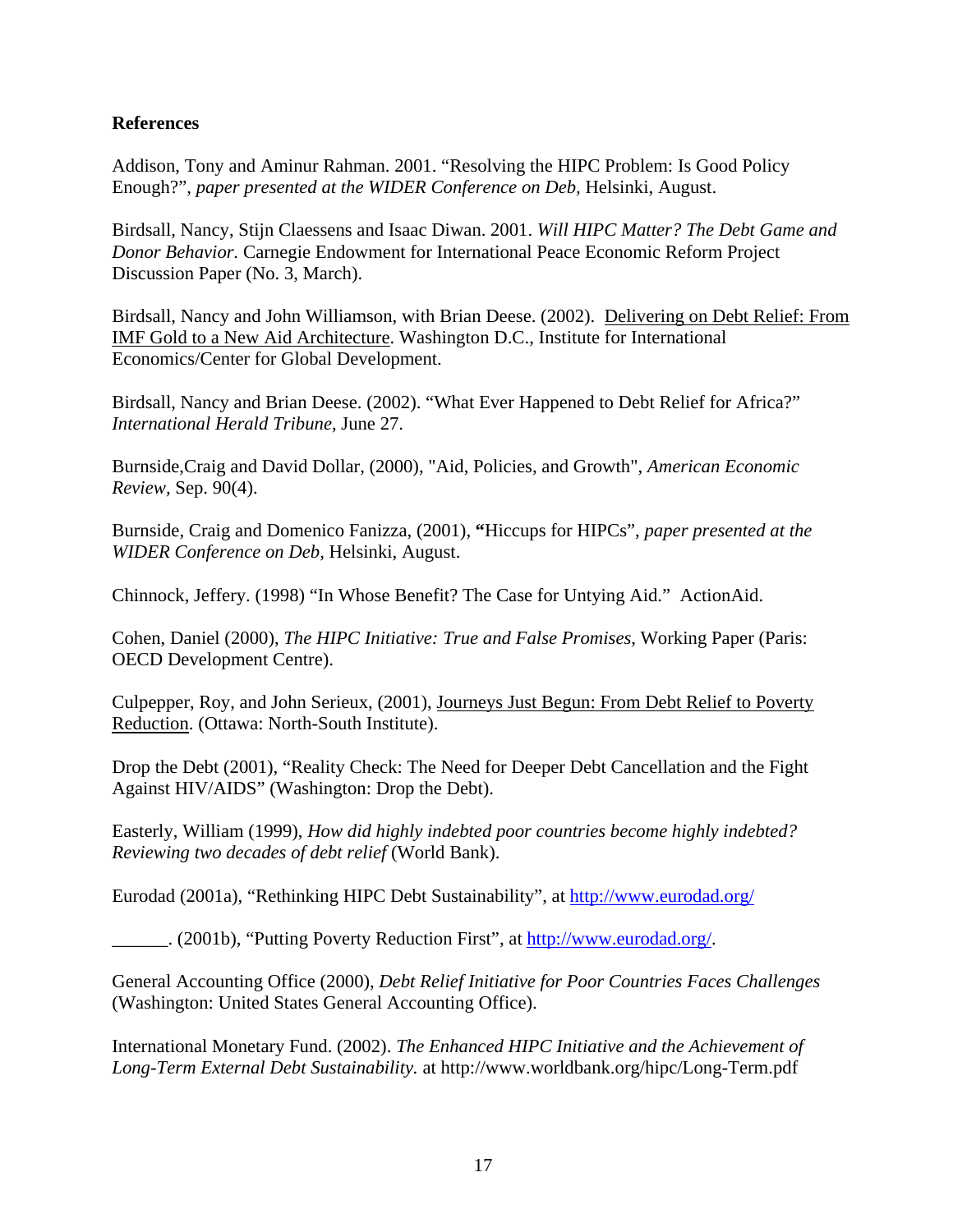Jubilee Plus (2001), "HIPC: Flogging a Dead Process" (London: Jubilee Plus).

Kremer, Michael, and Seema Jayachandran (2001), "Odious Debt," *unpublished draft.* Lerrick, Adam (2000), "HIPC: The initiative is lacking," *Euromoney*, (IMF/World Bank Issue).

International Financial Institutions Advisory Commission (Meltzer Commission) (2000), "Report to the US Congress" at http://www.house.gov/jec/imf/ifiac.htm.

Oxfam (2001), "Debt Relief: Still Failing the Poor" *Oxfam International*.

Pettifor, Ann, Thomas, Bronwen & Telatin, Michela. (2001) "HIPC – Flogging a Dead Process" Jubilee Plus.

Ranis, Gustav, and Frances Stewart. "The Debt-Relief Initiative for Poor Countries: Good news for the poor?" *Paper presented at the WIDER Conference on Debt,* (Helsinki, August).

Roodman, David (2001), *Still Waiting for the Jubilee: Pragmatic Solutions for the Third World Debt Crisis* (Washington: Worldwatch Institute).

Sachs, Jeffrey, Kwesi Botchway, Maciej Cuchra, and Sara Sievers, (1999) "Implementing Debt Relief for the HIPCs." *Center for International Development Working Paper.*

Thomas, Melissa, (2001). "Getting Debt Relief Right," *Foreign Affairs*, (September/October).

World Bank and IMF (2001a), "The Challenge of Maintaining Long-Term Debt Sustainability", at [www.imf.org/](http://www.imf.org/)external/np/hipc/2001/lt/042001,htm.

\_\_\_\_ (2001b), "Enhanced HIPC Initiative—Completion Point Considerations", mimeo, August 17.

\_\_\_\_ (2001a), "Financial Impact of the HIPC Initiative: First 23 Country Cases", [www.worldbank.org/hipc](http://www.worldbank.org/hipc).

\_\_\_\_ (2001b), *Global Development Finance* (Washington: World Bank).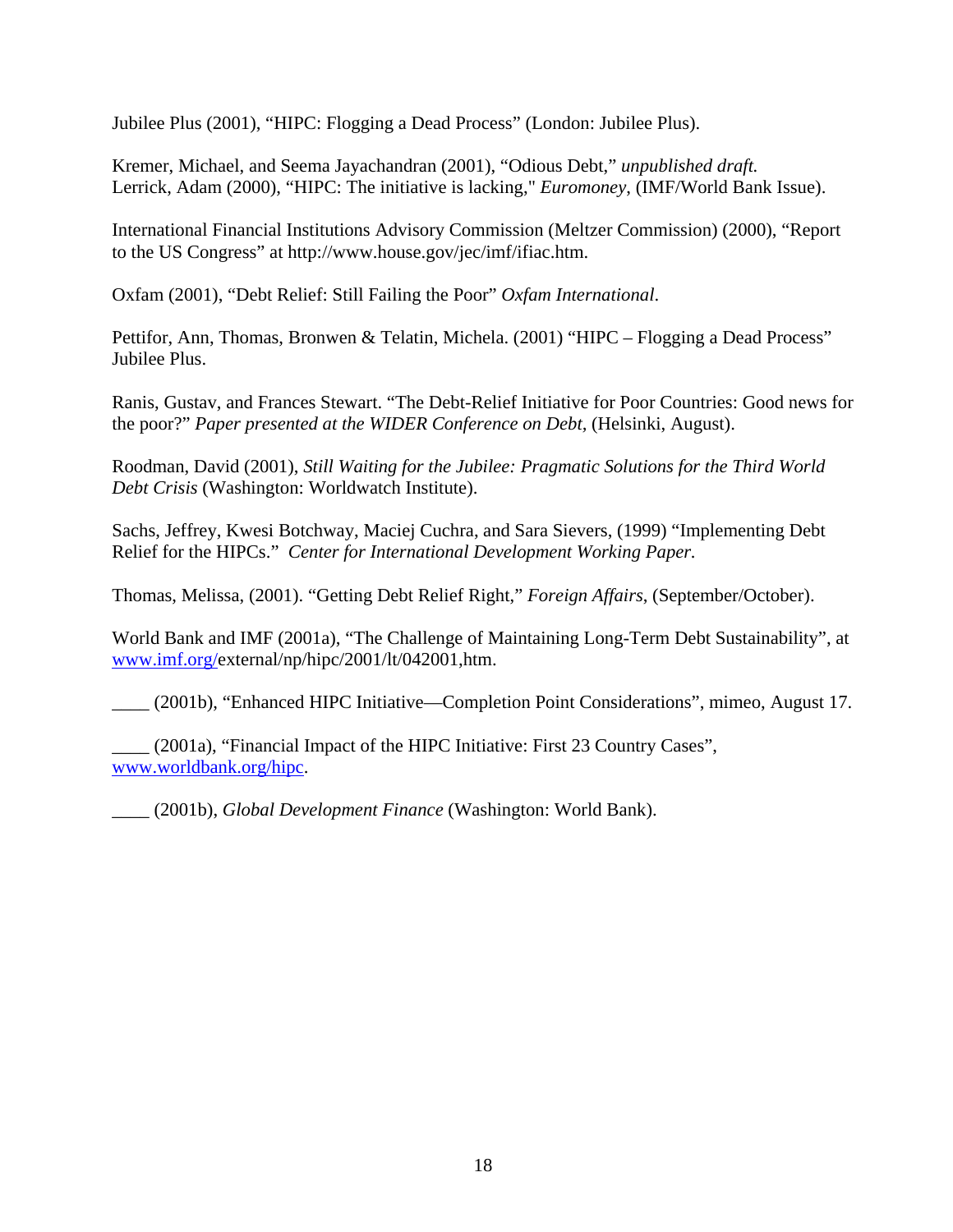### **BOXES:**

 $\overline{a}$ 

### **1: Debt Initiatives**

• **1987:** *Special Program of Assistance for Africa.* Informal donor association managed by the World Bank to provide bilateral debt relief, IDA credits for IBRD debt service relief, and funding for commercial debt buybacks. Available to African IDAonly borrowers with debt service-to-exports above 30% (initially 21 countries).

• **1988:** *Paris Club: Toronto Terms*. First agreement by Paris Club creditors to implement new treatment on the debt of lowincome countries. The level of reduction was defined as 33.33%.). [29](#page-18-0)

• **1989:** *Brady Plan.* World Bank and IMF facilitated debt and debt service reductions by commercial bank creditors. Most Brady deals went to middle-income countries.

• **1989:** *IDA Debt Reduction Facility.* Established to restructure and buy back commercial debt with IDA credits (average 88% discount). Available to low-income countries (heavily indebted IDA-only borrowers). Funded from IBRD net income transfer.

• 1990: *Paris Club: Houston Terms.* Agreement to implement a new treatment of the debt of the *lower middle-income* countries. Houston terms had three components: repayment periods lengthened to or beyond 15 years and ODA repayment periods lengthened up to 20 years with a maximum of 10-year grace; ODA rescheduled at a concessional rate, and the introduction of bilateral debt swaps.

• **1991:** *Paris Club: London ("Enhanced Toronto") Terms.* Debt service reduced 50% on non-concessional bilateral debt (12 year grace, 30 year maturity).

• **1995:** *Paris Club: Naples Terms.* Debt service reduced 67% on non-concessional bilateral debt (16 year grace, 40 year maturity). Option of debt stock cancellation (5 stock deals processed).<sup>[30](#page-18-1)</sup>

• **1996:** *Heavily Indebted Poor Countries (HIPC) Initiative.* Debt stock reduction to bring debt/export ratio under 200% for 41 heavilyindebted and poor countries. Participation of multilateral creditors.

• **1996:** *Paris Club: Lyon Terms.* Agreement within HIPC framework for 80% relief on non-concessional bilateral debt for HIPC-eligible countries.

• **1999:** *Enhanced HIPC (HIPC II) Initiative.* Increased stock reductions to bring debt of HIPCs to under 150% debt-toexports. Interim debt service reduction between decision and completion points. Relief conditioned on the completion of comprehensive Poverty Reduction Strategy Papers (PRSPs).

• **1999:** *Paris Club: Cologne Terms.* Agreement within HIPC framework, where non-ODA credits are cancelled up to a 90% level or more if necessary in the context of the HIPC initiative (including [topping-up](http://www.clubdeparis.org/en/presentation/presentation.php?BATCH=B03WP06)). ODA credits are rescheduled at an interest rate at least as favorable as the original concessional interest rate applying to these loans (40 years with 16-year grace and progressive repayment).

<span id="page-18-0"></span><sup>&</sup>lt;sup>29</sup> Paris Club debt reduction decisions are made according to five principles: case-by-case decision-making, consensus, conditionality (the existence and continuation of an IMF program), solidarity, and comparability of treatment. 30 Option of stock treatments was/is implemented "on a case-by-case basis, for countries having established a

<span id="page-18-1"></span>satisfactory track record with both the Paris Club and IMF and for which there is sufficient confidence in their ability to respect the debt agreement." (Paris Club website).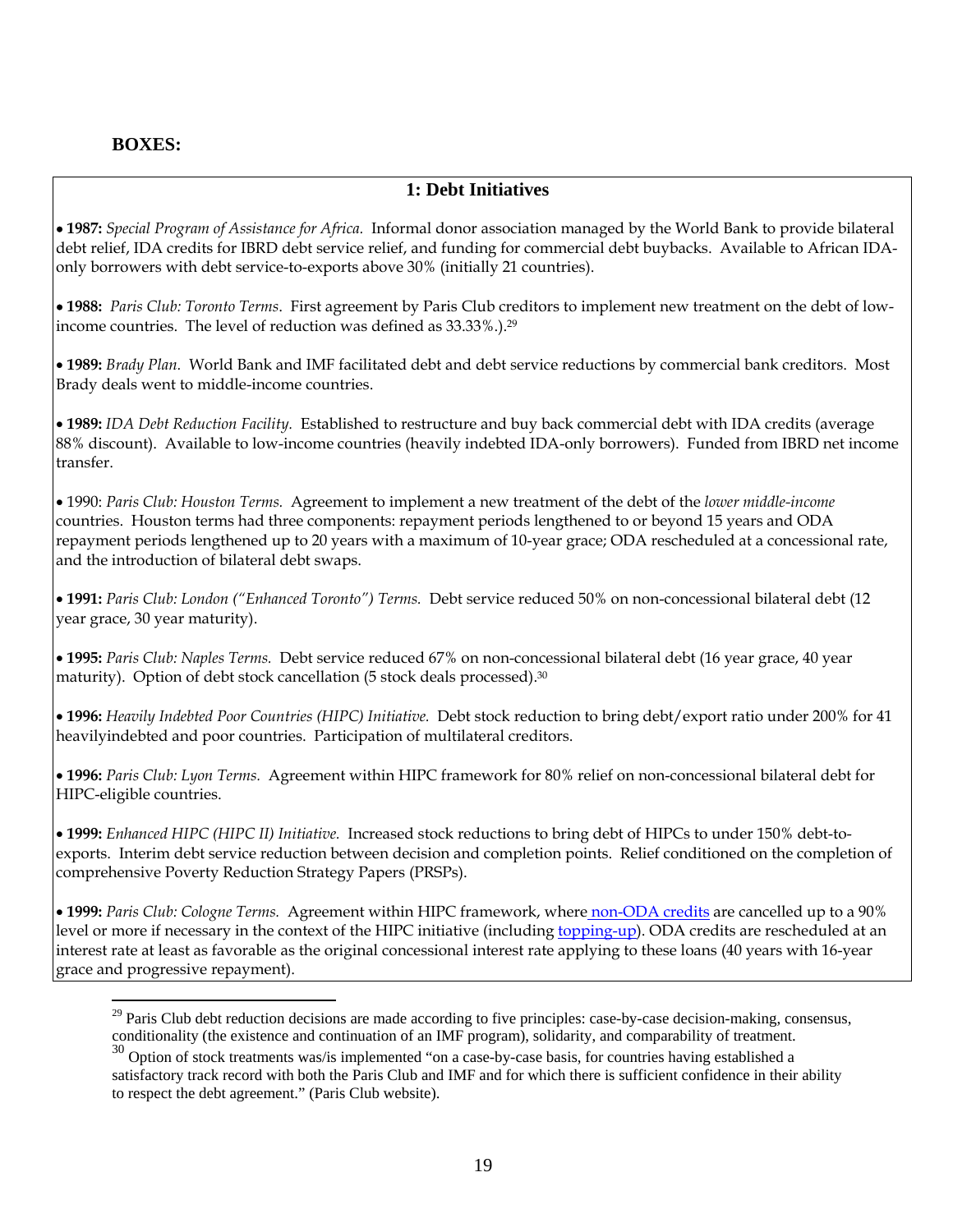### **2: CABEI**

The example of the Central American Bank for Economic Integration highlights the distributive challenges of offering debt relief to a limited number of countries. CABEI has been operating in the region since 1960, and is the second largest source of financing for the countries of Central America. In 1999, when the Enhanced HIPC initiative was announced, it became clear that it posed a significant problem for CABEI. Two of CABEI's five members (Honduras and Nicaragua) were eligible for relief. Under the HIPC terms, the burden of debt relief imposed was equivalent to half of CABEI's net worth. For CABEI, financing this effort without help from the international community would have threatened the solvency of the institution. Furthermore, it would have involved a transfer of resources from some poor countries to others, negating the underlying rationale for the HIPC initiative. Thus the leadership of CABEI appealed to the World Bank and the international community for assistance in covering their share of debt reduction in Honduras and Nicaragua. An agreement was reached with the G-7, European Union, World Bank and IMF for more than half of CABEI's share to be paid out of the World Bank HIPC Trust Fund. Nevertheless, CABEI committed significant resources of its own to the HIPC initiative, becoming the first institution to grant debt relief to Honduras (\$252 million) in April 2000 (it subsequently wrote off \$435 million of Nicaragua's debt.)

Looking to the future, CABEI is constrained in its ability to lend to Honduras and Nicaragua, because under the HIPC arrangement it is not permitted to lend to these countries on non-concessional terms, and it has not traditionally had a fund with resources for concessional loans. CABEI has created a new Special Trust Fund for Social Transformation in Central America to finance loans on concessional terms, but this facility has received only \$9 million in commitments.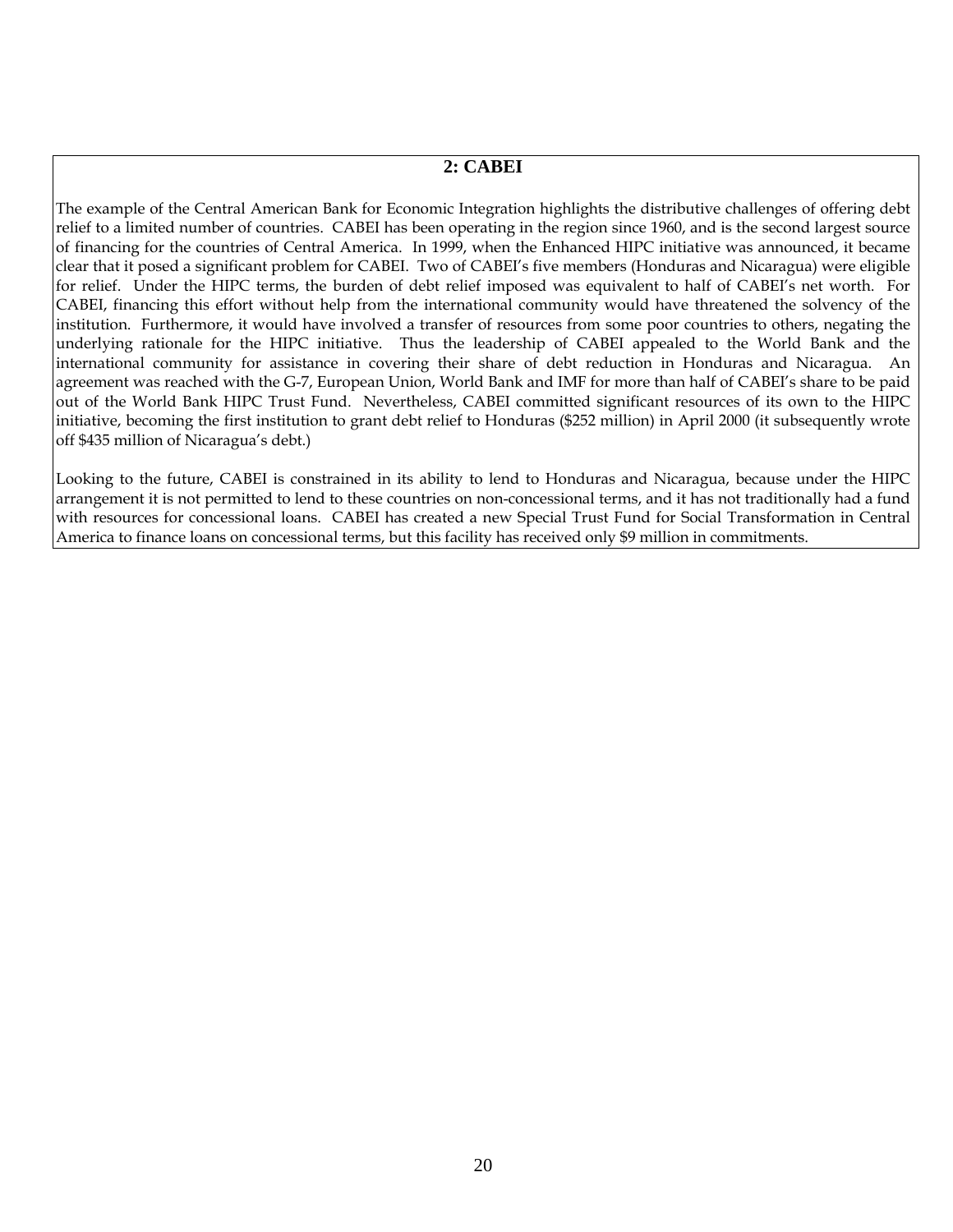|                     | <b>HIPC Export Projections</b> |      |            | <b>Revised Export Projections</b> | 2010 Debt Stock        | Debt-to-Export Ratio | <b>Stock Goal</b>    | Reduction            |
|---------------------|--------------------------------|------|------------|-----------------------------------|------------------------|----------------------|----------------------|----------------------|
|                     |                                |      | Ex. Growth |                                   |                        |                      |                      |                      |
|                     | 2001                           | 2010 | 90-99 avg. | 2010 (based on '90s growth)       | <b>HIPC</b> Projection | Revised              | at 150%              |                      |
| Benin               | 392                            | 791  | 2.5        | 489                               | 795                    | 1.63                 | 734                  | 62                   |
| Bolivia             | 1442                           | 3108 | 3.6        | 2054                              | 3333                   | 1.62                 | 3081                 | 252                  |
| <b>Burkina Faso</b> | 305                            | 751  | $-2.6$     | 305                               | 1024                   | 3.36                 | 458                  | 567                  |
| Cameroon            | 2586                           | 4248 | 0.0        | 2586                              | 4248                   | 1.64                 | 3879                 | 369                  |
| Chad                | 242                            | 1978 | 0.6        | 255                               | 934                    | 3.66                 | 383                  | 552                  |
| Ethiopia            | 952                            | 1815 | 2.6        | 1199                              | 2439                   | 2.03                 | 1799                 | 641                  |
| The Gambia          | 128                            | 233  | 2.7        | 163                               | 301                    | 1.85                 | 245                  | 57                   |
| Ghana               | 2416                           | 4597 | 11.1       | 6180                              | 3503                   | 0.57                 | $\ddotsc$            | $\ddot{\phantom{1}}$ |
| Guinea              | 860                            | 1647 | $-1.0$     | 860                               | 1565                   | 1.82                 | 1290                 | 275                  |
| Guinea-Bissau       | 71                             | 181  | $7.5\,$    | 136                               | 248                    | 1.82                 | 204                  | 44                   |
| Guyana              | 718                            | 1037 | 5.0        | 1114                              | 736                    | 0.66                 | $\ddotsc$            | $\ddotsc$            |
| Honduras*           | 2673                           | 5456 | 8.5        | 4361                              | 3323                   | 0.76                 | $\ddot{\phantom{0}}$ | $\bullet\bullet$     |
| Madagascar          | 1046                           | 1811 | 6.5        | 1731                              | 1929                   | 1.11                 | $\ddotsc$            | $\bullet\bullet$     |
| Malawi              | 480                            | 763  | 2.1        | 579                               | 1148                   | 1.98                 | 869                  | 280                  |
| Mali                | 662                            | 1190 | 2.3        | 812                               | 1520                   | 1.87                 | 1218                 | 302                  |
| Mauritania**        | 433                            | 528  | $-2.5$     | 433                               | 656                    | 1.52                 | 650                  | $\overline{7}$       |
| Mozambique          | 805                            | 3451 | 6.8        | 1455                              | 1611                   | 1.11                 | $\ldots$             | $\bullet\bullet$     |
| Nicaragua*          | 932                            | 1570 | 10.0       | 1651                              | 1712                   | 1.04                 | $\ddotsc$            | $\ddotsc$            |
| Niger               | 279                            | 484  | $-4.5$     | 279                               | 768                    | 2.75                 | 419                  | 350                  |
| Rwanda              | 126                            | 367  | $-3.0$     | 126                               | 541                    | 4.29                 | 189                  | 352                  |
| Sao Tome            | 18                             | 42   | 5.0        | 28                                | 59                     | 2.11                 | 42                   | 17                   |
| Senegal             | 1692                           | 2765 | $-1.0$     | 1692                              | 2364                   | 1.40                 | $\ddotsc$            | $\ddotsc$            |
| Sierra Leone        | 121                            | 330  | $-5.0$     | 121                               | 127                    | 1.05                 | $\ddotsc$            | $\ddotsc$            |
| Tanzania*           | 1194                           | 2274 | 7.9        | 1884                              | 3525                   | 1.87                 | 2826                 | 699                  |
| Uganda              | 801                            | 1953 | 11.5       | 2134                              | 1320                   | 0.62                 | $\ddotsc$            | $\bullet$ $\bullet$  |
| Zambia              | 1038                           | 2207 | $-3.0$     | 1036                              | 2575                   | 2.49                 | 1554                 | 1021                 |
| <b>Total</b>        |                                |      |            |                                   |                        |                      | w/out Chad           | 5292                 |

#### *Table: Hypothetical Cost of Contingency Procedure*

*Note: We exclude Chad from the total because of the likely increases in exports due to exploitation of oil reserves.* 

\*Stock in 2007; \*\* 2006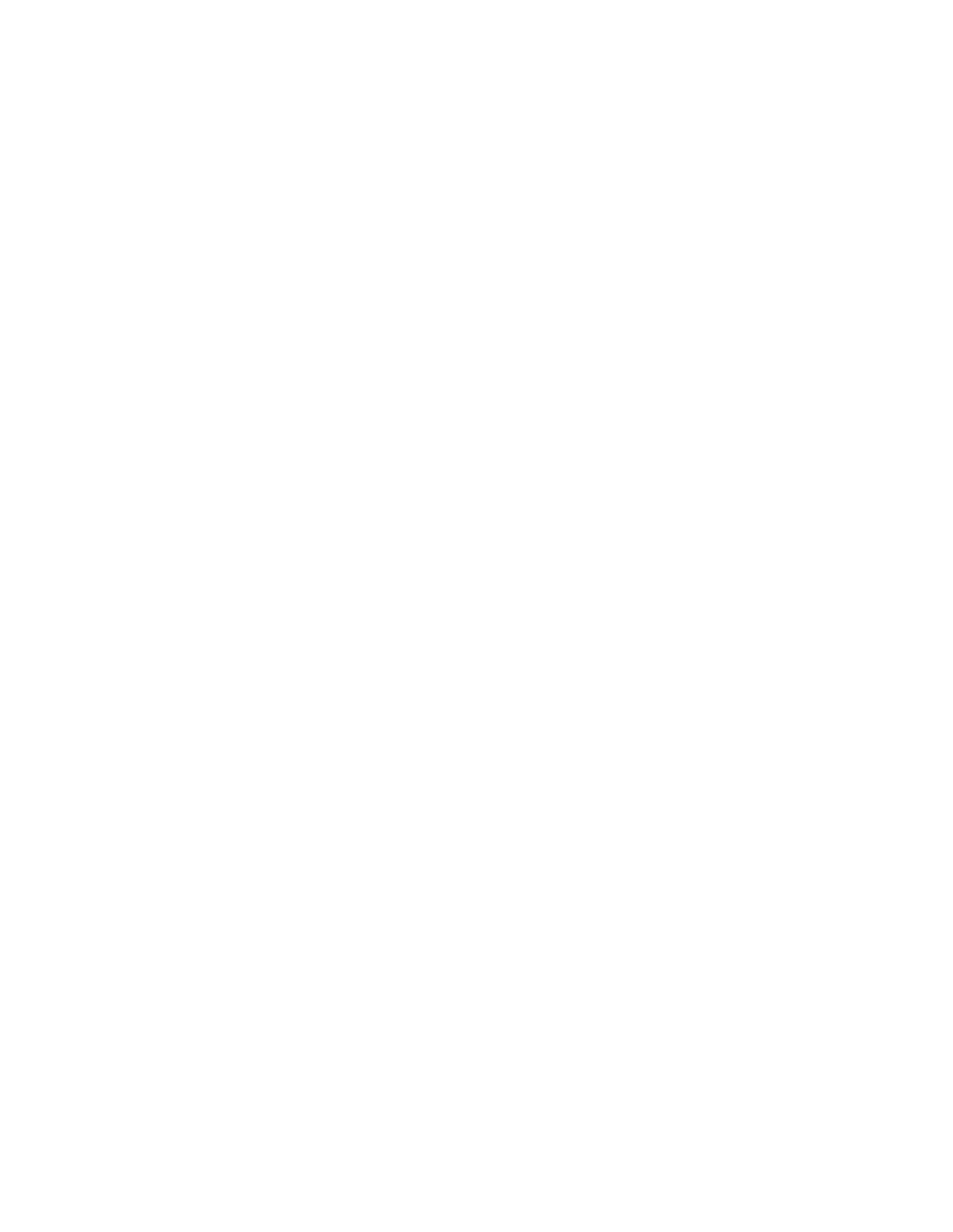## **Appendix: Ten Questions about Debt and Debt Relief**

1. How much debt is there, and to whom is it owed?

Debt owed by the HIPC countries is about \$170 billion (in 1999 nominal terms).<sup>[31](#page-22-0)</sup> Almost 50% of this is owed to bilateral creditors – mostly the U.S, Japan, France, Britain and other countries of Europe. Another 37% is owed to multilateral creditors: the World Bank, IMF and the regional and sub-regional development banks; and 13% to private creditors (of which almost all is backed by a sovereign guarantee).

The debt of the HIPCs represents only 8% of the developing world's approximate \$2 trillion debt, and only 35% of the debt of all the low-income countries (using the World Bank's country classification of "low-income", which includes India, Indonesia, Nigeria, and Pakistan). For the developing world as a whole, about 25% of debt is owed to bilaterals, 17% to multilaterals, and the remaining 60% to private creditors (half of which is not covered by a sovereign guarantee).

2. What portion of the debt stock of the poorest countries would be deemed uncollectable and written off or canceled if conventional accounting practices of commercial banks were followed?

Commercial banks would eventually be required to provision against debt that has lost much of its value. One measure of the value of commercial debt is the price it commands in the market. In the late 1980s, \$1 of commercial debt of countries like Bolivia and Nicaragua (now HIPCs) was worth as little as 10 cents on the dollar in the market – meaning that the market judged about 90 percent of its value to be uncollectable. Most HIPC debt is owed not to commercial but to official creditors, so there is no such market measure. However, the US government – which is congressionally mandated to estimate the present value of its loan portfolio and expense reduction in values as they occur – applies a 92% discount to the HIPC debt. On the other hand, in 1999 HIPCs paid about 85 percent of the debt service they were due to pay – but they were only able to do this because of big receipts of new aid.

3. What portion of the debt of the poor (HIPC) countries would be labeled "unjust" or "odious" by reasonable observers?

"Odious" debt has been legally defined as debt assumed by governments without the consent of the people and not for their benefit. Over the past three decades as much as 60 percent of private and public loans were committed by creditors to countries subsequently labeled as not free, or corrupt in the year of the commitment, according to some international indices. In the Congo (former Zaire), Nicaragua, Pakistan and other heavilyindebted poor countries, there were periods when governments borrowed heavily to purchase military equipment of little benefit to ordinary citizens (Nicaragua in the 1970s), to invest in white elephant projects (Pakistan in the 1970s), or to pad the foreign bank accounts of corrupt dictators (Zaire under Mobutu). One approach is to label as odious all debt assumed by "odious" governments – since even borrowing for good projects by odious governments may have simply made it easier to steal or misuse domestic resources. A simple measure of odious or unjust debt might then be all debt assumed by such governments. Unfortunately, labeling and quantifying "odious" debt does not provide much useful guidance on how much to forgive now (for more on the odious debt issue, see Kremer and Jayachandran 2001, and the appendix of Birdsall, Williamson and Deese 2002).

4. Who should be asked to pay for debt relief?

 $\overline{a}$ 

<span id="page-22-0"></span><sup>&</sup>lt;sup>31</sup> The amount of debt is often expressed in net present value (NPV) terms. The NPV takes into account the fact that amounts owed in the future impore less of a burden than an equal amount owed now, for the same face value. The NPV of HIPC countries' current debt is about \$107 billion.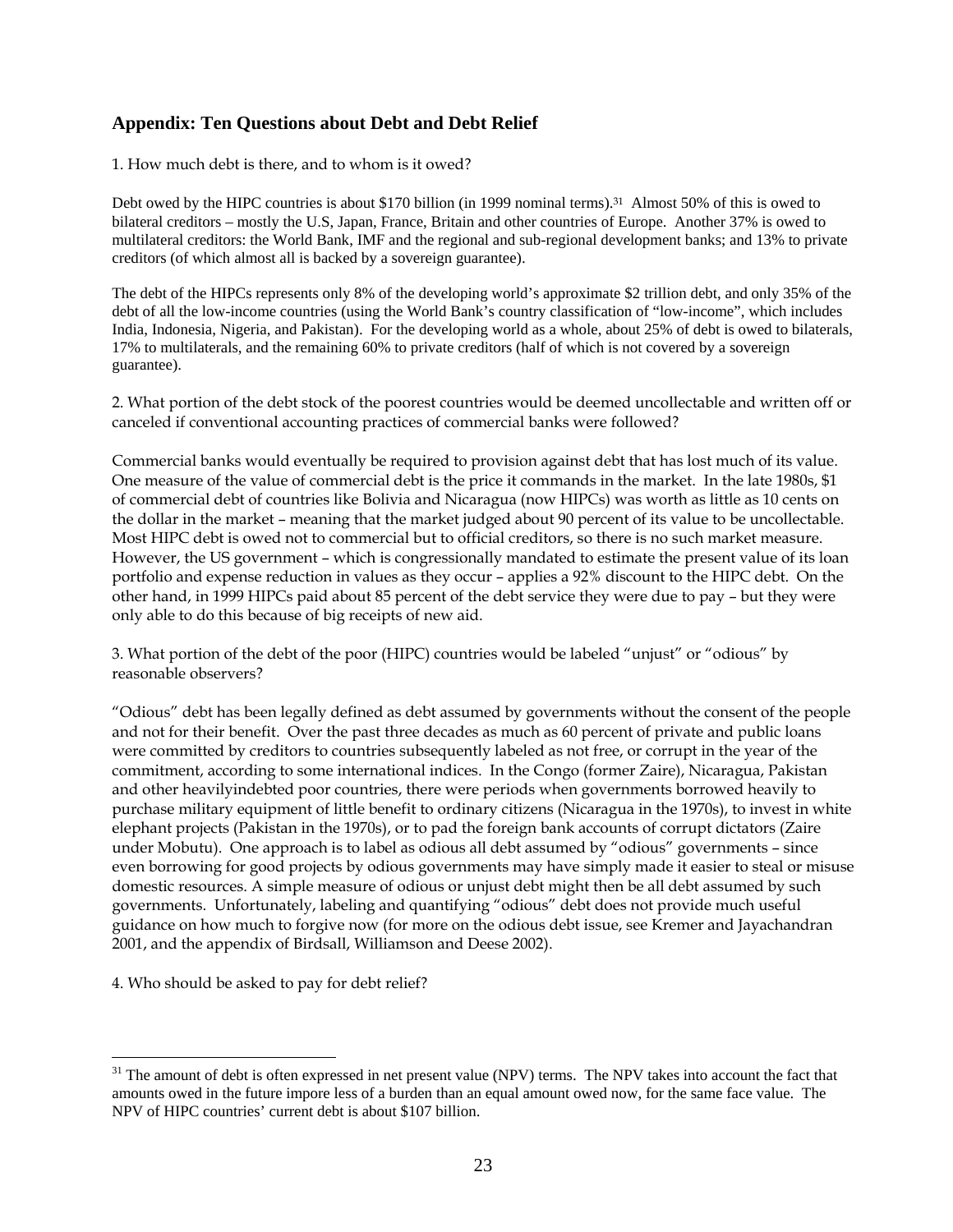In a conventional bankruptcy proceeding, the creditors are expected to recognize that their assets are worth less than face value, and have them scaled down to what the debtor can afford to pay. . Almost all of the debt of the poorest countries is owed to official, not private commercial creditors. That means that it has been rich country governments that have either loaned directly to poor country governments, or have allowed the World Bank, the IMF, or other institutions that they control to make the now "bad" loans. So when push comes to shove, it is the taxpayers of the rich country governments that are the creditors of the poor country governments, and who thus have to bear the costs of debt relief. Rich country taxpayers basically have to foot the bill, except insofar as they might authorize the IMF to sell some of its gold, unless they choose to shift the burden to other poor countries.

5. What about loans to purchase G-7 goods? How should they be treated in an analysis of debt relief?

The HIPC initiative involves a 90 percent write-off of bilateral debt (Paris Club 'Cologne Terms'), and a number of countries, including the US and UK, have moved unilaterally to completely write-off their bilateral HIPC debts. This means in a sense that the past sins of 'tied aid' are wiped clean. We have argued that one of debt relief's central advantages over additional new aid is the efficiency gain that comes from releasing poor countries from the kind of nonsense involved in aid contracts mandating the purchase of high-priced Western goods and services. The OECD countries have pledged to end the practice of tied aid, but they have not yet applied this pledge to the two most insidious areas: technical cooperation and food aid.

6. How much good would it do the debtor countries if their debt were completely instead of partially written-off? What negative impact would result in the creditor countries?

In 1999, the HIPCs paid about \$8 billion in debt service on their outstanding stock of debt (\$170 billion, nominal). If the debt stock were to be completely eliminated, then would the HIPCs get an immediate \$8 billion-a-year windfall? We doubt it. Over the past two decades, the HIPCs have continued to receive large positive net transfers of resources -- on the order of \$10 billion in the second half of the 1990s – over and above their debt service payments. We doubt that the donor governments (who would have to show in their own budgets the "cost" of the unpaid debt) and the multilateral creditors (who would no longer need to make new loans to help countries pay back old loans) would refrain from cutting back, at least somewhat, on new transfers. In fact that seems to have already happened in the late 1990s, when despite higher debt relief, total transfers including debt relief, not only failed to rise, but actually fell. The impact on creditor countries is so tiny in financial terms that it makes no sense to quantify it. And even if the HIPCs got a full \$8 billion windfall, there would be a question of equity if part of it came at the expense of other poor countries – countries that have made better use of the resources in stimulating development and combating poverty

7. Why is debt a worthwhile focal point when talking about development in poor countries?

While debt relief is just another form of resource transfer to poor countries, there are (as we explain in section 1) some good reasons to favor somewhat more debt relief over new grants or loans. On the other hand, even complete debt relief would be only a small step toward reducing poverty and advancing development, and would be small compared to the potential benefits of better market access. Even with more debt relief, a seriously stepped-up rich country effort to commit new resources is crucial.

8. Are children really dying because of the debt burden imposed on poor countries?

We think it is wrong to assert that. Why? Because the poorest and most indebted countries have generally been receiving much more aid each year than what they pay in debt service. In the worst cases, much of their new aid was needed to pay their debt service – but even then they ended up at least slightly ahead.